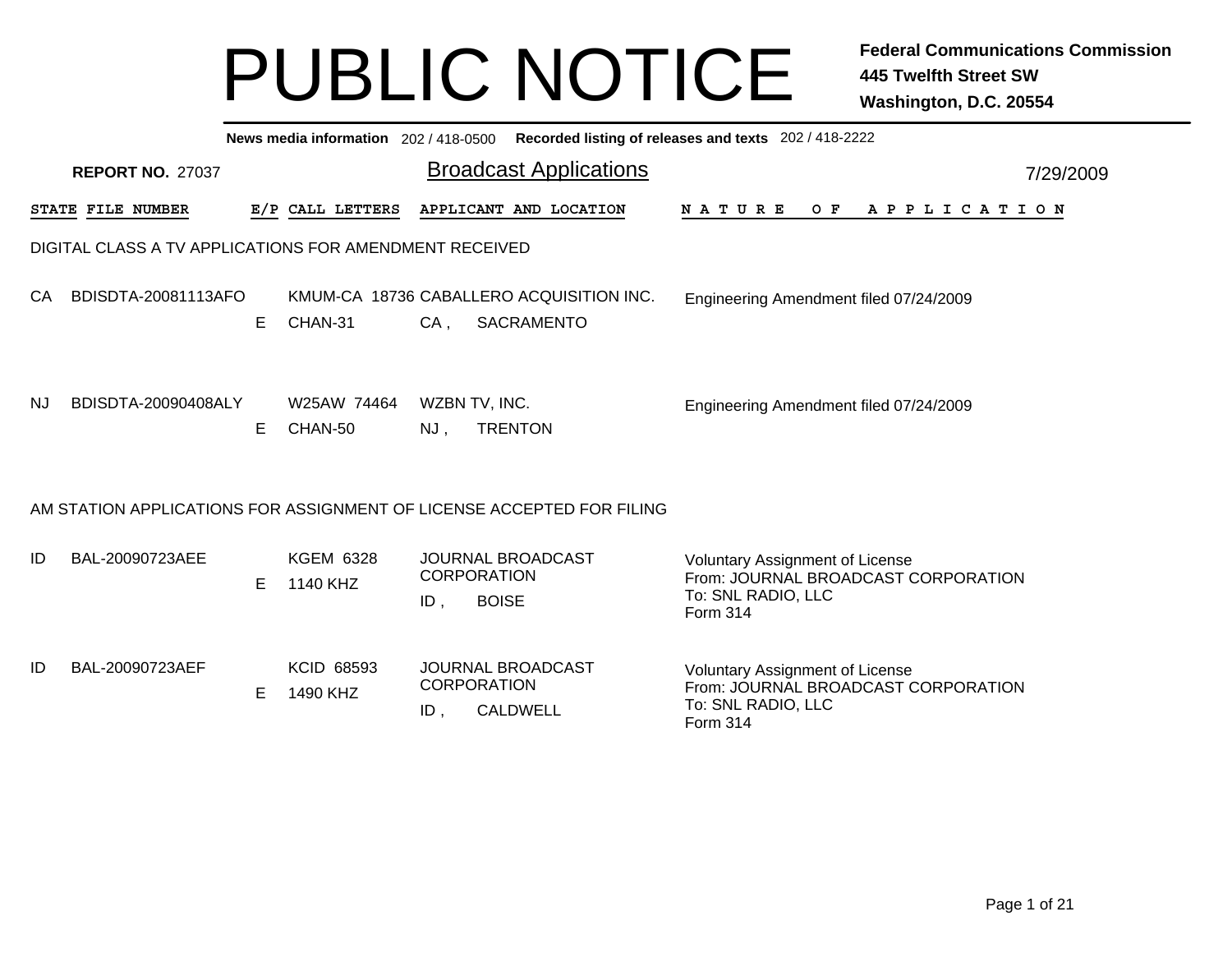|           | News media information 202 / 418-0500<br>Recorded listing of releases and texts 202 / 418-2222 |   |                               |                                                                              |                                                                                                                                               |  |  |  |  |  |  |  |  |
|-----------|------------------------------------------------------------------------------------------------|---|-------------------------------|------------------------------------------------------------------------------|-----------------------------------------------------------------------------------------------------------------------------------------------|--|--|--|--|--|--|--|--|
|           | <b>REPORT NO. 27037</b>                                                                        |   |                               | <b>Broadcast Applications</b>                                                | 7/29/2009                                                                                                                                     |  |  |  |  |  |  |  |  |
|           | STATE FILE NUMBER                                                                              |   | E/P CALL LETTERS              | APPLICANT AND LOCATION                                                       | OF APPLICATION<br>N A T U R E                                                                                                                 |  |  |  |  |  |  |  |  |
|           |                                                                                                |   |                               | FM STATION APPLICATIONS FOR ASSIGNMENT OF LICENSE ACCEPTED FOR FILING        |                                                                                                                                               |  |  |  |  |  |  |  |  |
| WV.       | BALH-20090723AEC                                                                               | E | WVBD 165958<br>100.7 MHZ      | FINCH JR, DANIEL W<br>WV, FAYETTEVILLE                                       | Voluntary Assignment of License<br>From: DANIEL W. FINCH, JR.<br>To: SUMMIT MEDIA SOUTH, INC.<br><b>Form 316</b>                              |  |  |  |  |  |  |  |  |
| <b>NE</b> | BALH-20090724ADB                                                                               | E | <b>KRKR 54707</b><br>94.9 MHZ | <b>CHAPIN ENTERPRISES, LLC</b><br>VALLEY<br>$NE$ ,                           | Voluntary Assignment of License<br>From: CHAPIN ENTER[RISES, LLC<br>To: MISSION NEBRASKA, INC.<br><b>Form 314</b>                             |  |  |  |  |  |  |  |  |
|           |                                                                                                |   |                               | FM TRANSLATOR APPLICATIONS FOR ASSIGNMENT OF LICENSE ACCEPTED FOR FILING     |                                                                                                                                               |  |  |  |  |  |  |  |  |
| IL        | BALFT-20090724ACV                                                                              | E | 103.3 MHZ                     | W277AQ 149355 HORIZON CHRISTIAN<br><b>FELLOWSHIP</b><br><b>CANTON</b><br>IL, | <b>Voluntary Assignment of License</b><br>From: HORIZON CHRISTIAN FELLOWSHIP<br>To: NEXT GENERATION MINISTRIES INTERNATIONAL INC.<br>Form 345 |  |  |  |  |  |  |  |  |
| IL        | BALFT-20090724ACW                                                                              | E | 103.3 MHZ                     | W277AT 149357 HORIZON CHRISTIAN<br><b>FELLOWSHIP</b><br><b>HAVANA</b><br>IL, | Voluntary Assignment of License<br>From: HORIZON CHRISTIAN FELLOWSHIP<br>To: NEXT GENERATION MINISTRIES INTERNATIONAL INC.<br>Form 345        |  |  |  |  |  |  |  |  |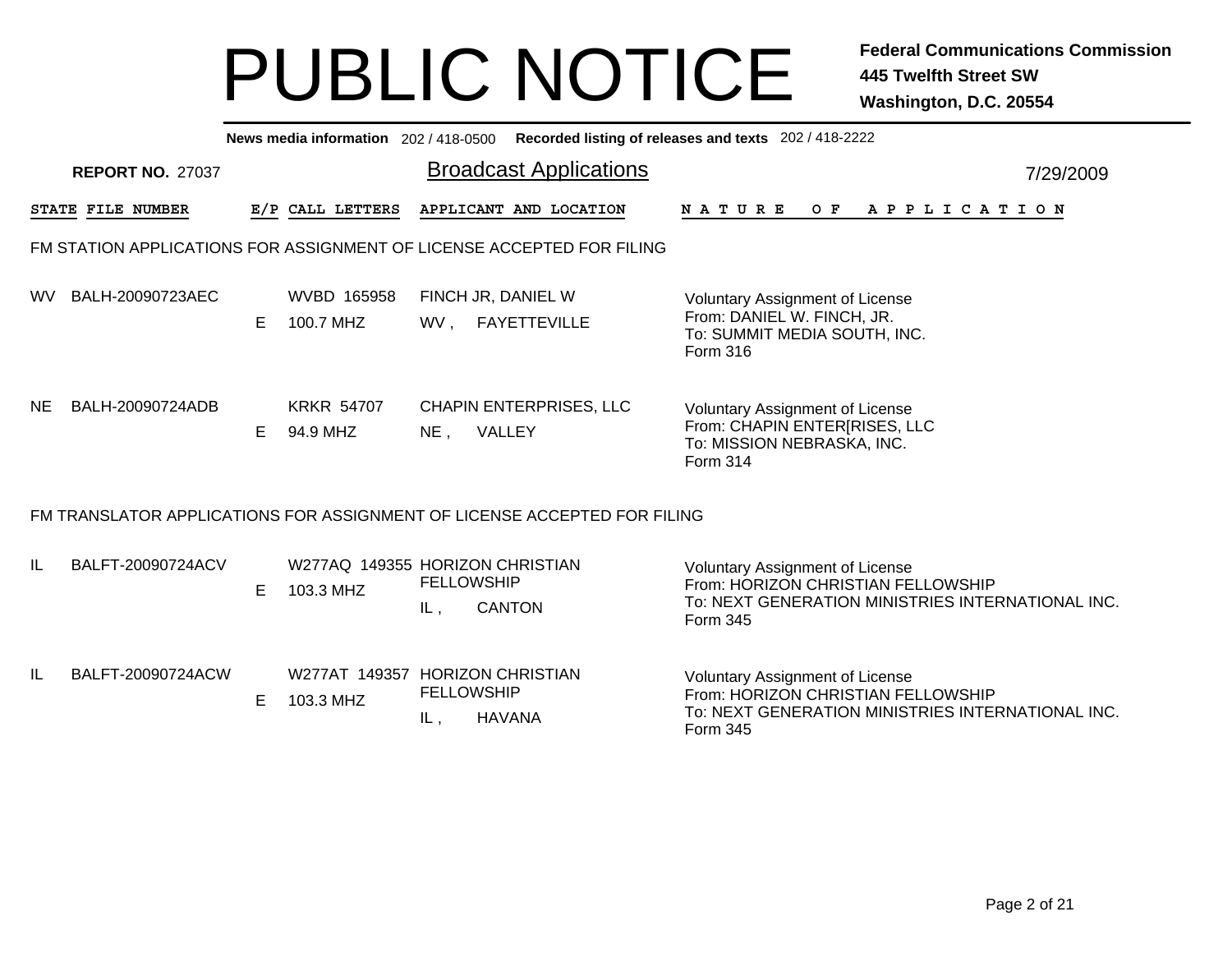|     | Recorded listing of releases and texts 202 / 418-2222<br>News media information 202 / 418-0500 |    |                                       |        |                                                                                         |                                                                                                         |           |  |  |  |  |  |  |
|-----|------------------------------------------------------------------------------------------------|----|---------------------------------------|--------|-----------------------------------------------------------------------------------------|---------------------------------------------------------------------------------------------------------|-----------|--|--|--|--|--|--|
|     | <b>REPORT NO. 27037</b>                                                                        |    |                                       |        | <b>Broadcast Applications</b>                                                           |                                                                                                         | 7/29/2009 |  |  |  |  |  |  |
|     | STATE FILE NUMBER                                                                              |    | E/P CALL LETTERS                      |        | APPLICANT AND LOCATION                                                                  | O F<br>A P P L I C A T I O N<br>N A T U R E                                                             |           |  |  |  |  |  |  |
|     |                                                                                                |    |                                       |        | LOW POWER FM APPLICATIONS FOR ASSIGNMENT OF LICENSE ACCEPTED FOR FILING                 |                                                                                                         |           |  |  |  |  |  |  |
| WY. | BALL-20090724ACM                                                                               | E  | <b>KFGR-LP</b><br>126226<br>105.3 MHZ | WY,    | <b>TRINITY BIBLE CHURCH</b><br><b>POWELL</b>                                            | Voluntary Assignment of License<br>From: TRINITY BIBLE CHURCH<br>To: LIVING WORD MINISTRIES<br>Form 314 |           |  |  |  |  |  |  |
|     |                                                                                                |    |                                       |        | FM AUXILIARY TRANSMITTING ANTENNA APPLICATIONS FOR AUXILIARY PERMIT ACCEPTED FOR FILING |                                                                                                         |           |  |  |  |  |  |  |
| TX. | BXPH-20090724ADN                                                                               | E. | KYYI 58740<br>104.7 MHZ               | $TX$ , | <b>CUMULUS LICENSING LLC</b><br><b>BURKBURNETT</b>                                      | CP for auxiliary purposes.                                                                              |           |  |  |  |  |  |  |
| ТX  | BXPH-20090724ADQ                                                                               | E. | <b>KLUR 58741</b><br>99.9 MHZ         | $TX$ , | <b>CUMULUS LICENSING LLC</b><br><b>WICHITA FALLS</b>                                    | CP for auxiliary purposes.                                                                              |           |  |  |  |  |  |  |
| ТX  | BXPH-20090724ADS                                                                               | Е  | 103.9 MHZ                             | $TX$ , | KQXC-FM 55380 CUMULUS LICENSING LLC<br><b>WICHITA FALLS</b>                             | CP for auxiliary purposes.                                                                              |           |  |  |  |  |  |  |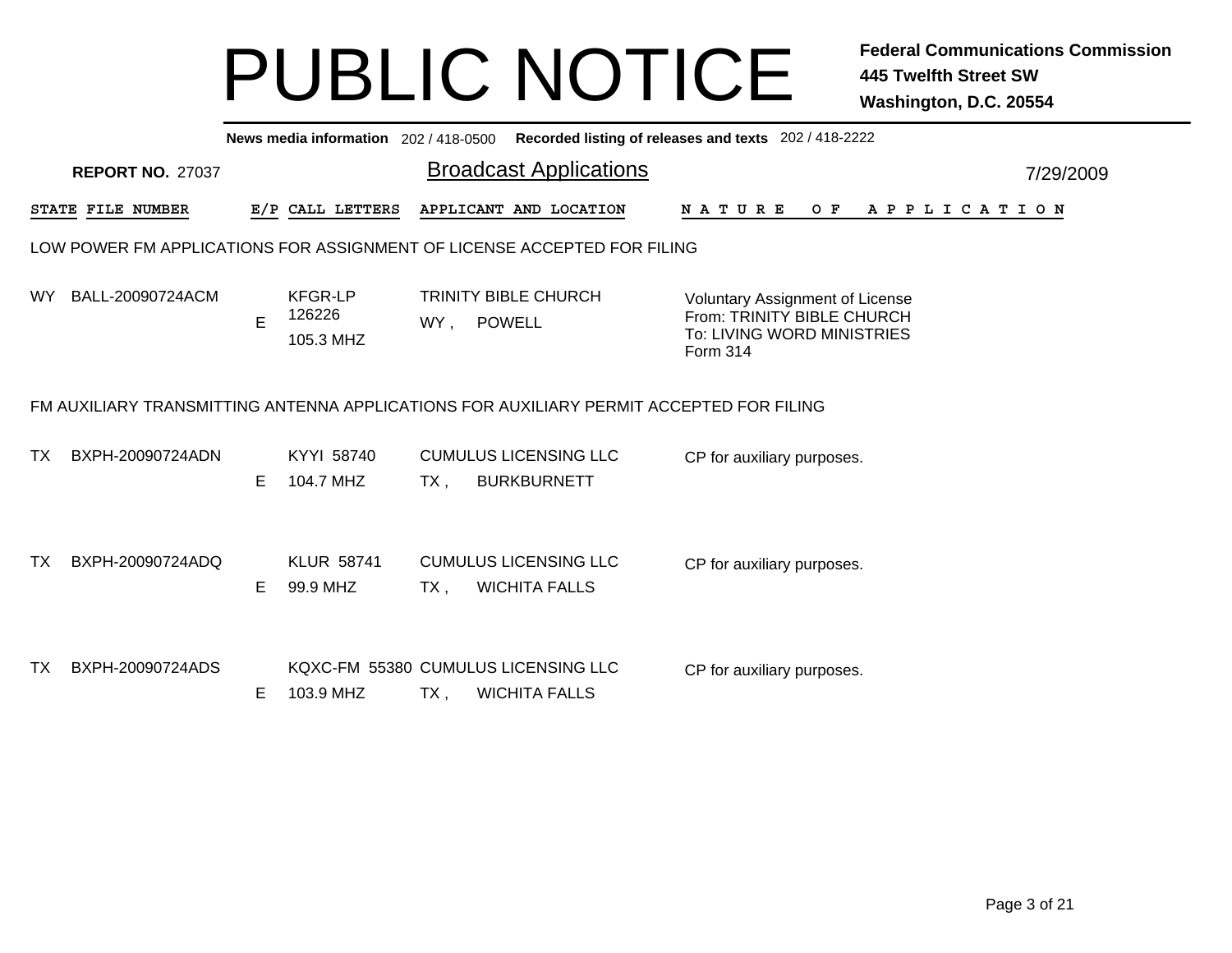|           | News media information 202 / 418-0500 Recorded listing of releases and texts 202 / 418-2222 |    |                              |                           |                                                                                          |                                                                                                    |           |  |  |  |  |  |
|-----------|---------------------------------------------------------------------------------------------|----|------------------------------|---------------------------|------------------------------------------------------------------------------------------|----------------------------------------------------------------------------------------------------|-----------|--|--|--|--|--|
|           | <b>REPORT NO. 27037</b>                                                                     |    |                              |                           | <b>Broadcast Applications</b>                                                            |                                                                                                    | 7/29/2009 |  |  |  |  |  |
|           | STATE FILE NUMBER                                                                           |    | E/P CALL LETTERS             |                           | APPLICANT AND LOCATION                                                                   | O F<br>N A T U R E<br>A P P L I C A T I O N                                                        |           |  |  |  |  |  |
|           | DIGITAL TV APPLICATIONS FOR CP EXTENSION ACCEPTED FOR FILING                                |    |                              |                           |                                                                                          |                                                                                                    |           |  |  |  |  |  |
| WI        | BEPCDT-20090724AAC                                                                          | E. | <b>WBIJ 81503</b><br>CHAN-12 | <b>LLC</b><br>WI,         | SELENKA COMMUNICATIONS,<br><b>CRANDON</b>                                                | Extension of time to complete digital construction permit:<br>BPCDT-20080618ATL                    |           |  |  |  |  |  |
|           |                                                                                             |    |                              |                           |                                                                                          | DIGITAL TRANSLATOR OR DIGITAL LPTV APPLICATIONS FOR DTV REPLACEMENT TRANSLATOR ACCEPTED FOR FILING |           |  |  |  |  |  |
| MI        | BDRTCDT-20090724ACJ                                                                         | E  | CHAN-50                      | <b>LICENSE LLC</b><br>MI. | WPBN-TV 21253 BARRINGTON TRAVERSE CITY<br><b>TRAVERSE CITY</b>                           | Construction permit for a DTV Replacement Translator for callsign<br>WPBN-TV.                      |           |  |  |  |  |  |
|           |                                                                                             |    |                              |                           | DIGITAL TRANSLATOR OR DIGITAL LPTV APPLICATIONS FOR LICENSE TO COVER ACCEPTED FOR FILING |                                                                                                    |           |  |  |  |  |  |
| <b>TX</b> | BLDTL-20090724ADZ                                                                           | E  | KHFD-LD<br>127785<br>CHAN-51 | $TX$ ,                    | EICB-TV EAST, LLC<br><b>DALLAS</b>                                                       | License to cover construction permit no: BPDTL-20090605ABZ,<br>callsign KHFD-LD.                   |           |  |  |  |  |  |
| UT        | BLDTT-20090727AAD                                                                           | E  | K36CB 69039<br>CHAN-36       | <b>REGENTS</b><br>UT,     | UTAH STATE BOARD OF<br>RICHFIELD, ETC.                                                   | License to cover construction permit no: BDFCDTT-20090528AAP,<br>callsign K36CB.                   |           |  |  |  |  |  |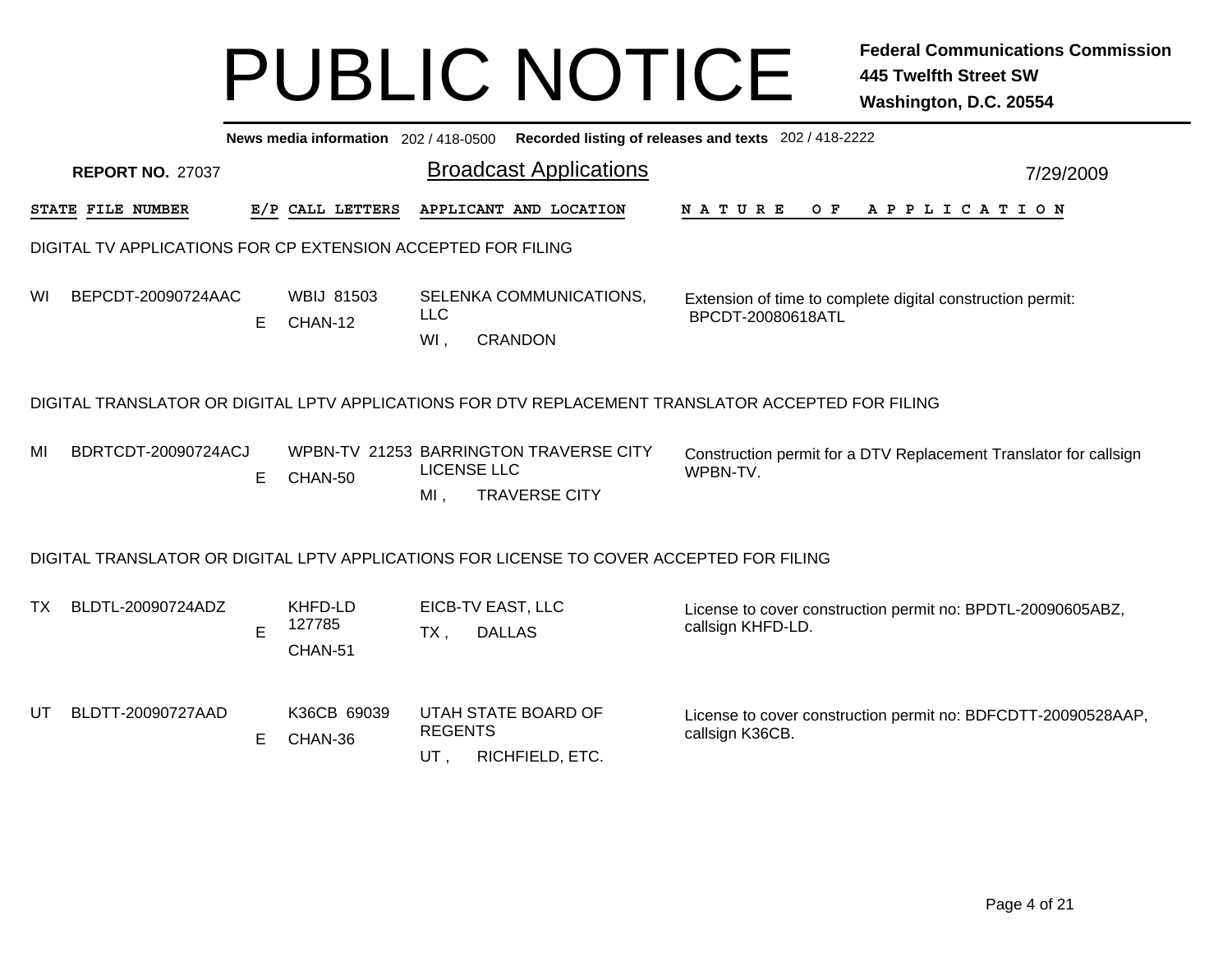|    | Recorded listing of releases and texts 202 / 418-2222<br>News media information 202 / 418-0500 |    |                        |                                                                                       |  |                                                                                    |           |  |  |  |  |  |  |
|----|------------------------------------------------------------------------------------------------|----|------------------------|---------------------------------------------------------------------------------------|--|------------------------------------------------------------------------------------|-----------|--|--|--|--|--|--|
|    | <b>REPORT NO. 27037</b>                                                                        |    |                        | <b>Broadcast Applications</b>                                                         |  |                                                                                    | 7/29/2009 |  |  |  |  |  |  |
|    | STATE FILE NUMBER                                                                              |    | E/P CALL LETTERS       | APPLICANT AND LOCATION                                                                |  | <b>NATURE</b><br>O F<br>A P P L I C A T I O N                                      |           |  |  |  |  |  |  |
|    | DIGITAL TRANSLATOR OR DIGITAL LPTV APPLICATIONS FOR LICENSE TO COVER ACCEPTED FOR FILING       |    |                        |                                                                                       |  |                                                                                    |           |  |  |  |  |  |  |
| UT | BLDTT-20090727AAH                                                                              | E. | K16BT 50536<br>CHAN-16 | <b>WESTERN KANE COUNTY</b><br><b>SPECIAL SERVICE DISTRICT #1</b><br>ORDERVILLE<br>UT, |  | License to cover auxiliary permit.                                                 |           |  |  |  |  |  |  |
| UT | BLDTT-20090727AAI                                                                              | E. | K18ET 71844<br>CHAN-18 | <b>WESTERN KANE COUNTY</b><br><b>SPECIAL SERVICE DISTRICT #1</b><br>ORDERVILLE<br>UT, |  | License to cover auxiliary permit.                                                 |           |  |  |  |  |  |  |
| UT | BLDTT-20090727AAK                                                                              | E. | CHAN-40                | K40KE-D 167768 CARBON COUNTY<br>UT,<br><b>EAST PRICE</b>                              |  | License to cover construction permit no: BDCCDTT-20070515AJV,<br>callsign K40KE-D. |           |  |  |  |  |  |  |
| UT | BLDTT-20090727AAM                                                                              | E. | CHAN-42                | K42HV-D 167789 CARBON COUNTY<br>UT,<br><b>EAST PRICE</b>                              |  | License to cover construction permit no: BDCCDTT-20061018AAK,<br>callsign K42HV-D. |           |  |  |  |  |  |  |
| UT | BLDTT-20090727AAO                                                                              | E  | CHAN-44                | K44IS-D 167770 CARBON COUNTY<br>UT,<br><b>PRICE</b>                                   |  | License to cover construction permit no: BDCCDTT-20061018AAL,<br>callsign K44IS-D. |           |  |  |  |  |  |  |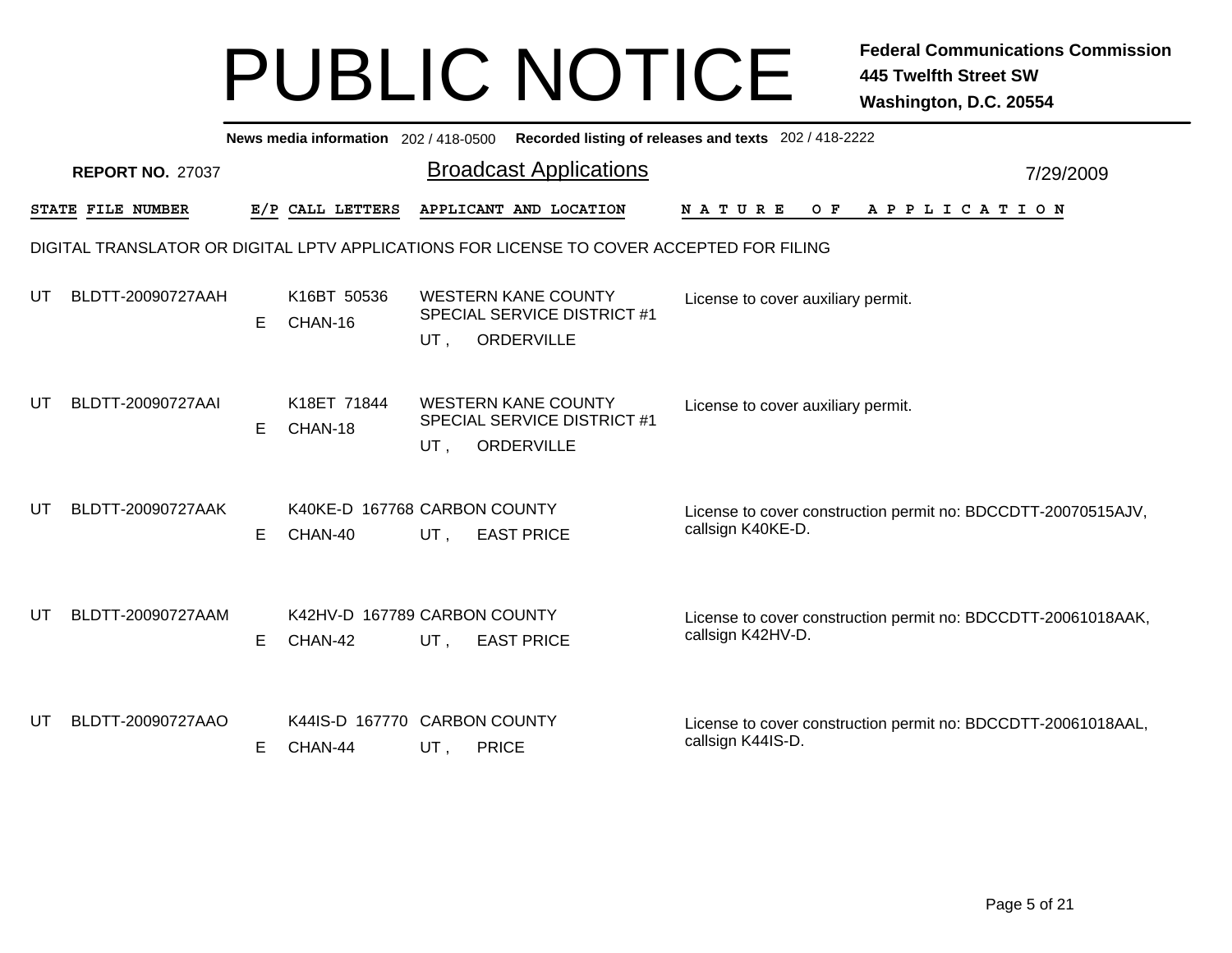|           | News media information 202/418-0500 Recorded listing of releases and texts 202/418-2222 |    |                                         |                               |                                                                                          |                                                                                    |  |  |  |  |  |  |
|-----------|-----------------------------------------------------------------------------------------|----|-----------------------------------------|-------------------------------|------------------------------------------------------------------------------------------|------------------------------------------------------------------------------------|--|--|--|--|--|--|
|           | <b>REPORT NO. 27037</b>                                                                 |    |                                         | <b>Broadcast Applications</b> | 7/29/2009                                                                                |                                                                                    |  |  |  |  |  |  |
|           | STATE FILE NUMBER                                                                       |    | E/P CALL LETTERS                        |                               | APPLICANT AND LOCATION                                                                   | <b>NATURE</b><br>O F<br>A P P L I C A T I O N                                      |  |  |  |  |  |  |
|           |                                                                                         |    |                                         |                               | DIGITAL TRANSLATOR OR DIGITAL LPTV APPLICATIONS FOR LICENSE TO COVER ACCEPTED FOR FILING |                                                                                    |  |  |  |  |  |  |
| UT        | BLDTT-20090727AAP                                                                       | E. | K51JX-D 167780 CARBON COUNTY<br>CHAN-51 | UT,                           | <b>HELPER</b>                                                                            | License to cover construction permit no: BDCCDTT-20061018AAR,<br>callsign K51JX-D. |  |  |  |  |  |  |
|           | DIGITAL TV APPLICATIONS FOR LICENSE TO COVER ACCEPTED FOR FILING                        |    |                                         |                               |                                                                                          |                                                                                    |  |  |  |  |  |  |
| <b>PR</b> | BLCDT-20090723AEO                                                                       | E. | <b>WMEI 26676</b><br>CHAN-14            | <b>LLC</b><br>PR,             | <b>CMCG PUERTO RICO LICENSE</b><br><b>ARECIBO</b>                                        | License to cover construction permit no: BMPCDT-20080620ACV,<br>callsign WMEI.     |  |  |  |  |  |  |
| <b>TX</b> | BLCDT-20090724AAB                                                                       | E. | <b>KFWD 29015</b><br>CHAN-9             | $TX$ ,                        | HIC BROADCAST, INC.<br><b>FORT WORTH</b>                                                 | License to cover construction permit no: BPCDT-20080312ACF,<br>callsign KFWD.      |  |  |  |  |  |  |
| <b>TX</b> | BLCDT-20090724ACR                                                                       | E. | KAUZ-TV 6864<br>CHAN-22                 | LICENSE, LLC<br>TX .          | <b>HOAK MEDIA OF WICHITA FALLS</b><br><b>WICHITA FALLS</b>                               | License to cover construction permit no: BMPCDT-20090629ABX,<br>callsign KAUZ-TV.  |  |  |  |  |  |  |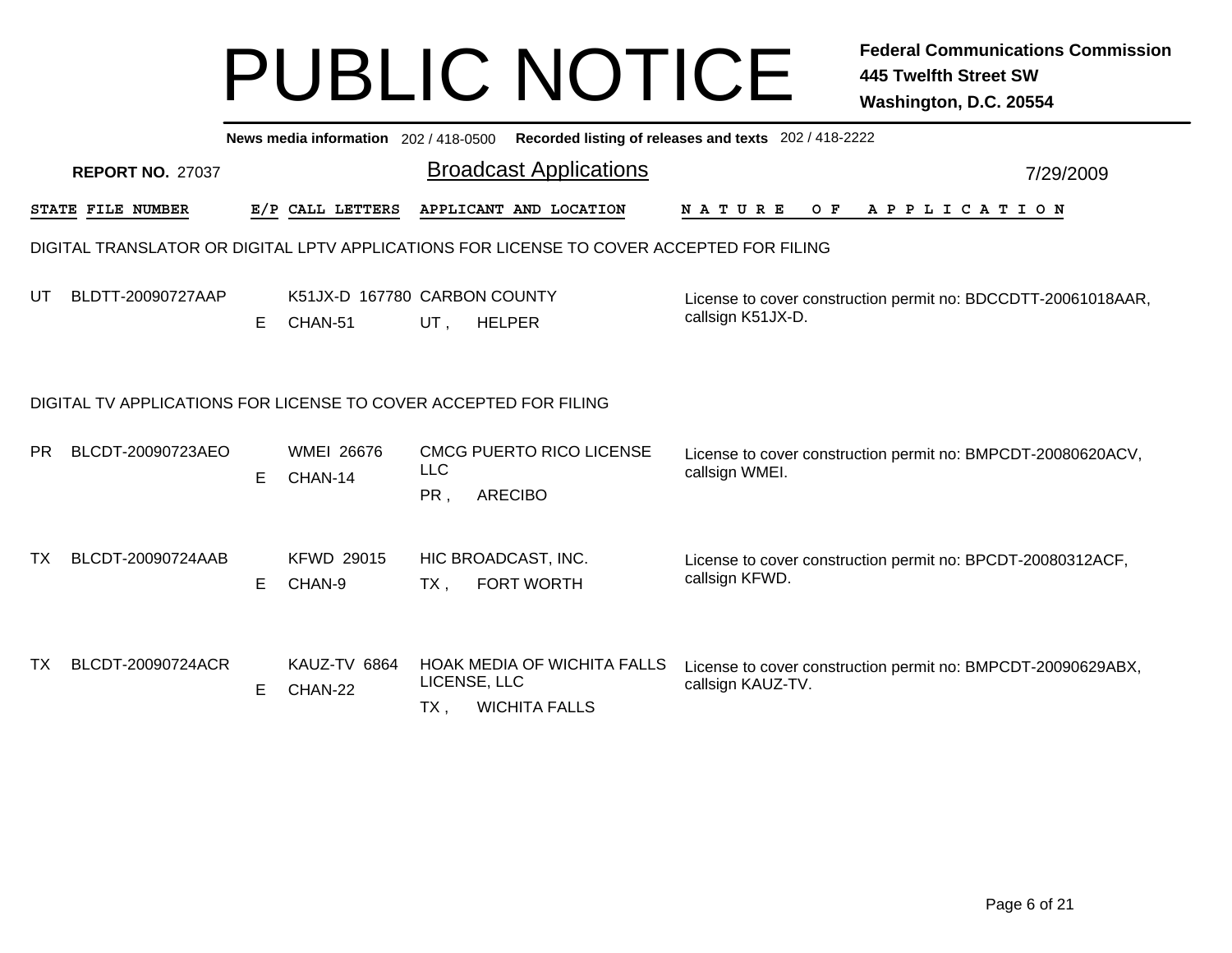|    | News media information 202 / 418-0500 Recorded listing of releases and texts 202 / 418-2222 |   |                                              |                         |                                                                     |                   |  |                       |           |  |  |  |
|----|---------------------------------------------------------------------------------------------|---|----------------------------------------------|-------------------------|---------------------------------------------------------------------|-------------------|--|-----------------------|-----------|--|--|--|
|    | <b>REPORT NO. 27037</b>                                                                     |   |                                              |                         | <b>Broadcast Applications</b>                                       |                   |  |                       | 7/29/2009 |  |  |  |
|    | <b>STATE FILE NUMBER</b>                                                                    |   | E/P CALL LETTERS                             |                         | APPLICANT AND LOCATION                                              |                   |  | NATURE OF APPLICATION |           |  |  |  |
|    | FM STATION APPLICATIONS FOR LICENSE TO COVER ACCEPTED FOR FILING                            |   |                                              |                         |                                                                     |                   |  |                       |           |  |  |  |
|    | CO BLED-20090724ADM                                                                         | Е | <b>KRKM 176149</b><br>88.7 MHZ               | CO <sub>1</sub>         | WREN COMMUNICATIONS, INC.<br><b>BRECKENRIDGE</b>                    | License to cover. |  |                       |           |  |  |  |
|    |                                                                                             |   |                                              |                         | FM TRANSLATOR APPLICATIONS FOR LICENSE TO COVER ACCEPTED FOR FILING |                   |  |                       |           |  |  |  |
| CO | BLFT-20090723ADZ                                                                            | E | 92.1 MHZ                                     | INC.<br>CO <sub>1</sub> | K221EA 142150 CEDAR COVE BROADCASTING,<br><b>ESTES PARK</b>         | License to cover. |  |                       |           |  |  |  |
|    | MS BLFT-20090723AEG                                                                         | Е | W257CB 139929 JACKSON RADIO,LLC.<br>99.1 MHZ | $MS$ ,                  | <b>RIDGELAND</b>                                                    | License to cover. |  |                       |           |  |  |  |
| CO | BLFT-20090723AEK                                                                            | E | 103.7 MHZ                                    | CO, VAIL                | K279BH 142284 MOUNTAIN COMMUNITY<br><b>TRANSLATORS, LLC</b>         | License to cover. |  |                       |           |  |  |  |
|    | WY BLFT-20090723AGJ                                                                         | E | K234AH 71817<br>94.7 MHZ                     |                         | <b>MOUNTAIN COMMUNITY</b><br>TRANSLATORS, LLC<br>WY, CHEYENNE       | License to cover. |  |                       |           |  |  |  |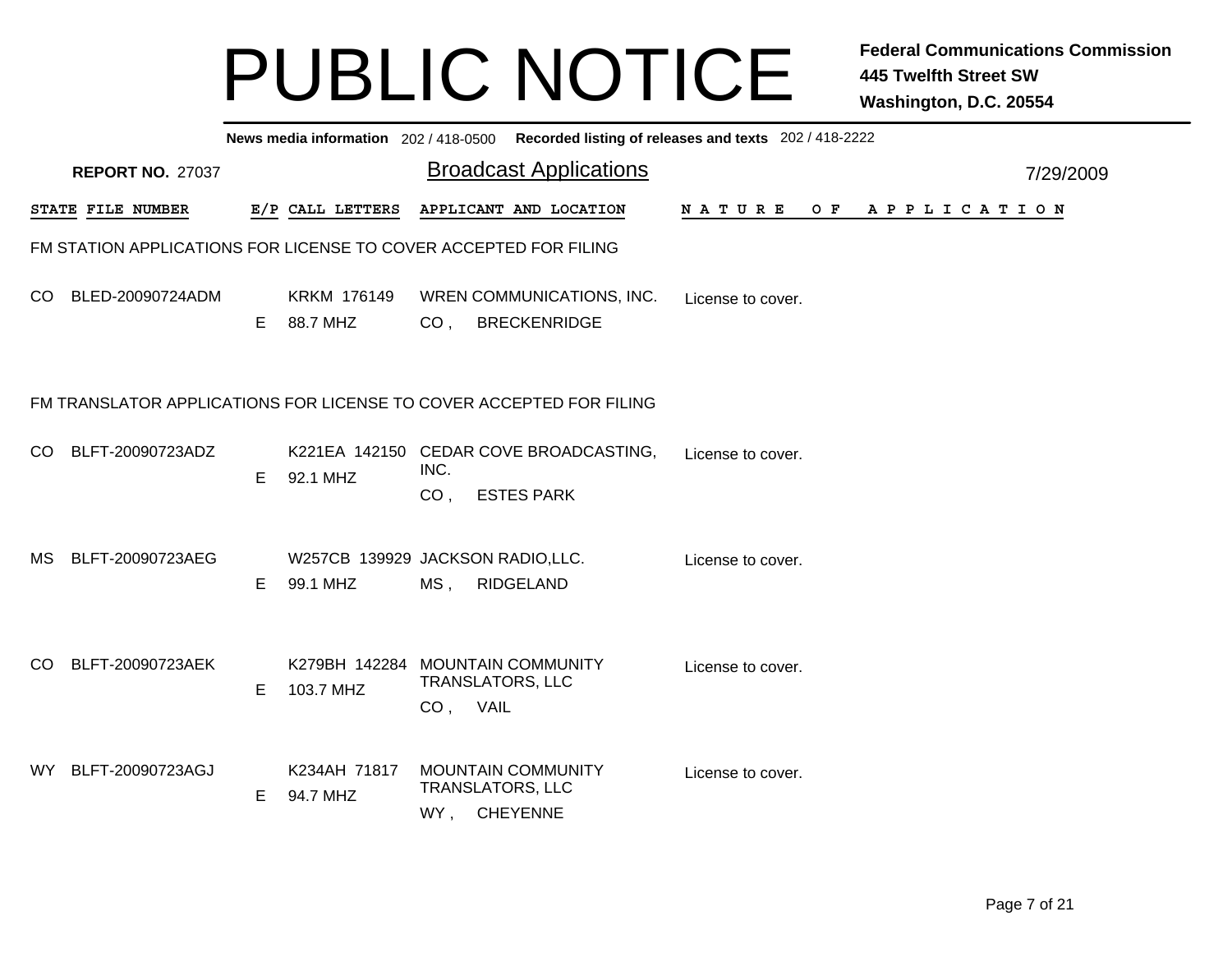|     | News media information 202/418-0500 Recorded listing of releases and texts 202/418-2222 |    |                          |                                                                                       |                                               |  |  |  |  |  |  |  |  |
|-----|-----------------------------------------------------------------------------------------|----|--------------------------|---------------------------------------------------------------------------------------|-----------------------------------------------|--|--|--|--|--|--|--|--|
|     | <b>REPORT NO. 27037</b>                                                                 |    |                          | <b>Broadcast Applications</b>                                                         | 7/29/2009                                     |  |  |  |  |  |  |  |  |
|     | STATE FILE NUMBER                                                                       |    | E/P CALL LETTERS         | APPLICANT AND LOCATION                                                                | <b>NATURE</b><br>A P P L I C A T I O N<br>O F |  |  |  |  |  |  |  |  |
|     |                                                                                         |    |                          | FM TRANSLATOR APPLICATIONS FOR LICENSE TO COVER ACCEPTED FOR FILING                   |                                               |  |  |  |  |  |  |  |  |
| MD. | BLFT-20090724AAA                                                                        | E  | 97.5 MHZ                 | W248AO 154229 HOPE CHRISTIAN CHURCH OF<br>MARLTON, INC.<br>$MD$ ,<br><b>BALTIMORE</b> | License to cover.                             |  |  |  |  |  |  |  |  |
| IA  | BLFT-20090724AAI                                                                        | E  | 96.9 MHZ                 | K245AM 152251 POWELL BROADCASTING<br>COMPANY, L.L.C.<br><b>LE MARS</b><br>IA,         | License to cover.                             |  |  |  |  |  |  |  |  |
| WA. | BLFT-20090724ACG                                                                        | E  | 106.7 MHZ                | K294BG 150021 NORTHWEST ROCK N ROLL<br>PRESERVATION SOCIETY<br>WA, MALONE             | License to cover.                             |  |  |  |  |  |  |  |  |
| WY. | BLFT-20090724ADR                                                                        | E  | 100.3 MHZ                | K262BV 142180 YOUNGERS COLORADO<br><b>BROADCASTING LLC</b><br>WY, CHEYENNE            | License to cover.                             |  |  |  |  |  |  |  |  |
| NJ. | BLFT-20090724ADX                                                                        | E. | W220AA 40054<br>91.9 MHZ | <b>BRIDGELIGHT, LLC</b><br>PARLIN, ETC.<br>NJ,                                        | License to cover.                             |  |  |  |  |  |  |  |  |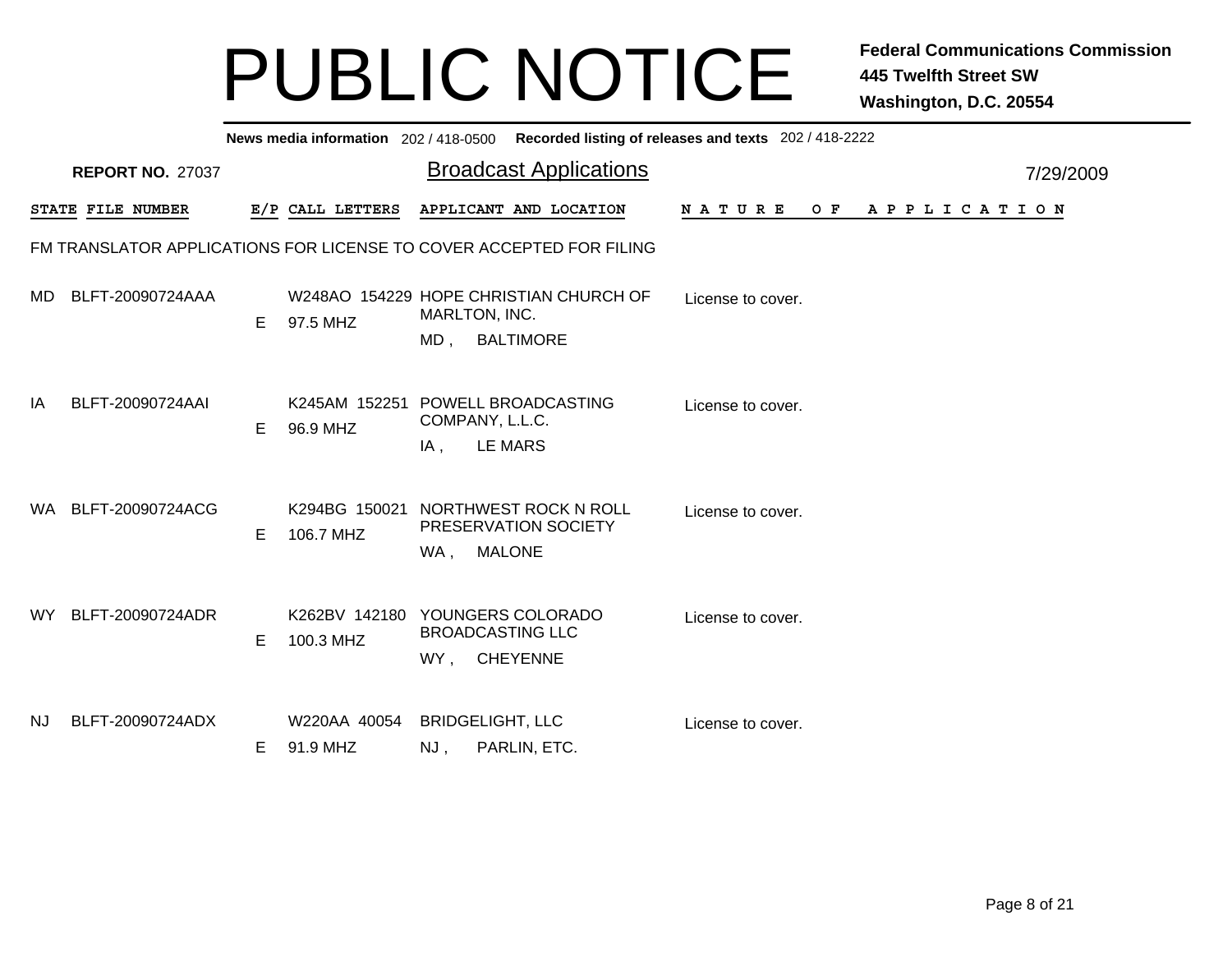|                                                                     | News media information 202/418-0500 Recorded listing of releases and texts 202/418-2222 |    |                          |                         |                                                                               |                                                                                                          |           |  |  |  |  |  |  |
|---------------------------------------------------------------------|-----------------------------------------------------------------------------------------|----|--------------------------|-------------------------|-------------------------------------------------------------------------------|----------------------------------------------------------------------------------------------------------|-----------|--|--|--|--|--|--|
|                                                                     | <b>REPORT NO. 27037</b>                                                                 |    |                          |                         | <b>Broadcast Applications</b>                                                 |                                                                                                          | 7/29/2009 |  |  |  |  |  |  |
|                                                                     | STATE FILE NUMBER                                                                       |    | E/P CALL LETTERS         |                         | APPLICANT AND LOCATION                                                        | N A T U R E<br>O F<br>A P P L I C A T I O N                                                              |           |  |  |  |  |  |  |
| FM TRANSLATOR APPLICATIONS FOR LICENSE TO COVER ACCEPTED FOR FILING |                                                                                         |    |                          |                         |                                                                               |                                                                                                          |           |  |  |  |  |  |  |
| WY.                                                                 | BLFT-20090727AAE                                                                        | E  | K273AD 71813<br>91.7 MHZ | WY,                     | <b>WESTERN INSPIRATIONAL</b><br>BROADCASTERS, INC.<br><b>WORLAND</b>          | License to cover.                                                                                        |           |  |  |  |  |  |  |
| VT                                                                  | BLFT-20090727AAG                                                                        | E. | 99.5 MHZ                 | VT,                     | W258BJ 155261 CUPID BROADCASTING, LLC<br><b>SUTTON</b>                        | License to cover.                                                                                        |           |  |  |  |  |  |  |
|                                                                     |                                                                                         |    |                          |                         |                                                                               | FM AUXILIARY TRANSMITTING ANTENNA APPLICATIONS FOR LICENSE TO COVER AUXILIARY PERMIT ACCEPTED FOR FILING |           |  |  |  |  |  |  |
| NM.                                                                 | BXLED-20090724ABX                                                                       | E. | KFLQ 20637<br>91.5 MHZ   | <b>SYSTEM</b><br>$NM$ . | FAMILY LIFE BROADCASTING<br>ALBUQUERQUE                                       | License to cover auxiliary permit.                                                                       |           |  |  |  |  |  |  |
|                                                                     |                                                                                         |    |                          |                         | DIGITAL TV APPLICATIONS FOR MINOR AMENDMENT TO A CONSTRUCTION PERMIT RECEIVED |                                                                                                          |           |  |  |  |  |  |  |
| CA                                                                  | BMPEDT-20090206ACI                                                                      | E. | KCET 13058<br>CHAN-28    | CA,                     | <b>COMMUNITY TELEVISION OF</b><br>SOUTHERN CALIFORNIA<br><b>LOS ANGELES</b>   | Engineering Amendment filed 07/24/2009                                                                   |           |  |  |  |  |  |  |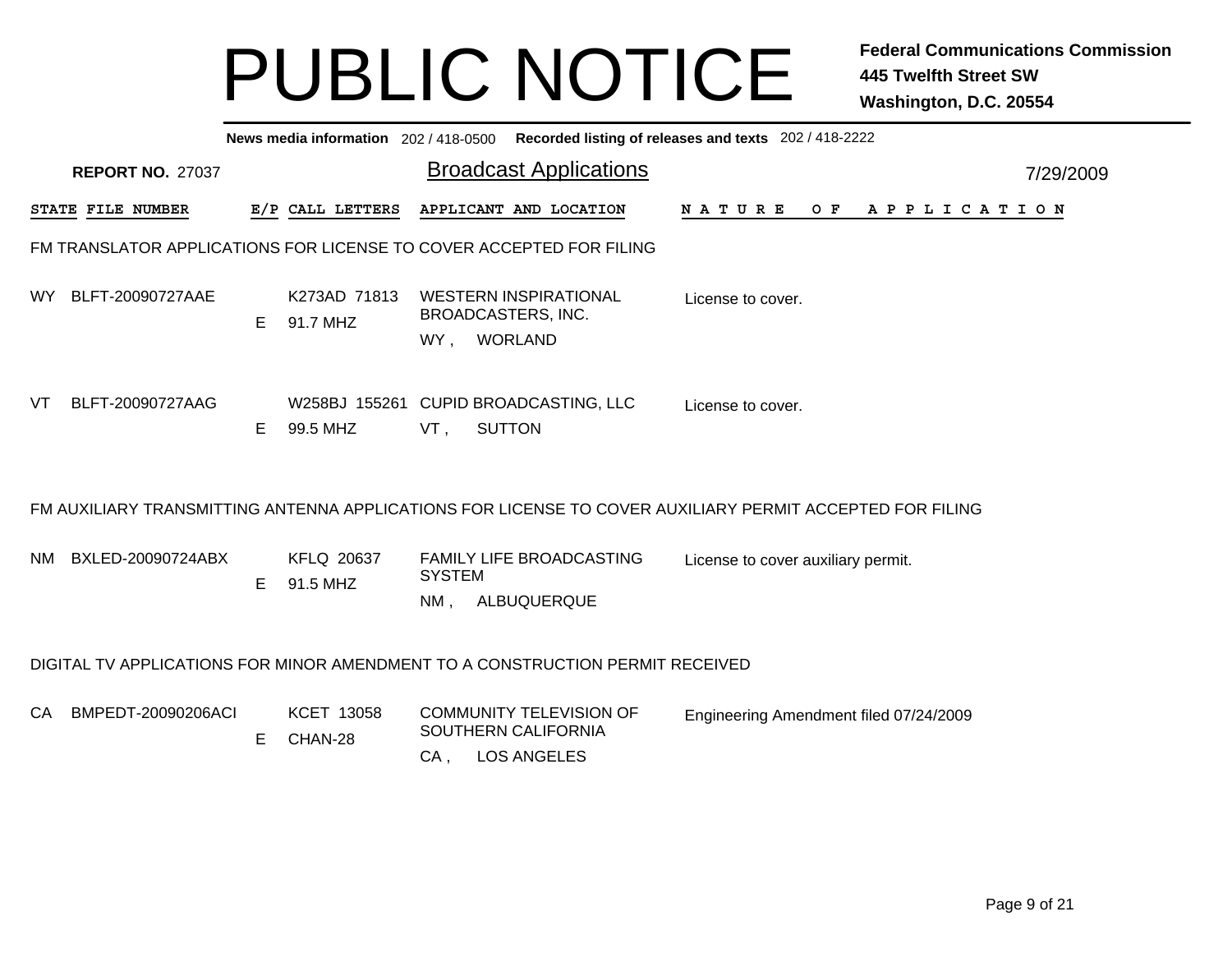|           | Recorded listing of releases and texts 202 / 418-2222<br>News media information 202 / 418-0500 |    |                               |                   |                                                                                     |        |                                        |  |  |  |     |  |  |  |             |  |           |  |
|-----------|------------------------------------------------------------------------------------------------|----|-------------------------------|-------------------|-------------------------------------------------------------------------------------|--------|----------------------------------------|--|--|--|-----|--|--|--|-------------|--|-----------|--|
|           | <b>REPORT NO. 27037</b>                                                                        |    |                               |                   | <b>Broadcast Applications</b>                                                       |        |                                        |  |  |  |     |  |  |  |             |  | 7/29/2009 |  |
|           | STATE FILE NUMBER                                                                              |    | E/P CALL LETTERS              |                   | APPLICANT AND LOCATION                                                              | NATURE |                                        |  |  |  | O F |  |  |  | APPLICATION |  |           |  |
|           |                                                                                                |    |                               |                   | FM STATION APPLICATIONS FOR MINOR AMENDMENT TO A CONSTRUCTION PERMIT RECEIVED       |        |                                        |  |  |  |     |  |  |  |             |  |           |  |
| TX.       | BMPH-20070118AEA                                                                               | E. | KDRX 165967<br>106.9 MHZ      | CORP.<br>TX,      | FREQUENCY COLLABORATION<br><b>ROCKSPRINGS</b>                                       |        | Engineering Amendment filed 07/24/2009 |  |  |  |     |  |  |  |             |  |           |  |
| OH        | BPED-20070907AEE                                                                               | E  | WCDR-FM<br>65515<br>90.3 MHZ  | OH,               | THE CEDARVILLE UNIVERSITY<br><b>CEDARVILLE</b>                                      |        | Engineering Amendment filed 07/24/2009 |  |  |  |     |  |  |  |             |  |           |  |
| <b>FL</b> | BMPH-20080826AAC                                                                               | E. | NEW 170182<br>99.9 MHZ        | FL,               | GEORGE S. FLINN, JR.<br><b>HOMOSASSA</b>                                            |        | Engineering Amendment filed 07/27/2009 |  |  |  |     |  |  |  |             |  |           |  |
|           |                                                                                                |    |                               |                   | AM STATION APPLICATIONS FOR MINOR CHANGE TO A LICENSED FACILITY ACCEPTED FOR FILING |        |                                        |  |  |  |     |  |  |  |             |  |           |  |
| FL.       | BP-20090720AAB                                                                                 | Е  | <b>WQXM 71202</b><br>1460 KHZ | MEDIA, LLC<br>FL, | FLORIDA BROADCASTING<br><b>BARTOW</b>                                               |        | Minor change in licensed facilities.   |  |  |  |     |  |  |  |             |  |           |  |
| TX.       | BP-20090724AAE                                                                                 | Е  | KBRZ 12156<br>1460 KHZ        | $TX$ ,            | <b>ALELUYA CHRISTIAN</b><br>BROADCASTING, INC.<br><b>MISSOURI CITY</b>              |        | Minor change in licensed facilities.   |  |  |  |     |  |  |  |             |  |           |  |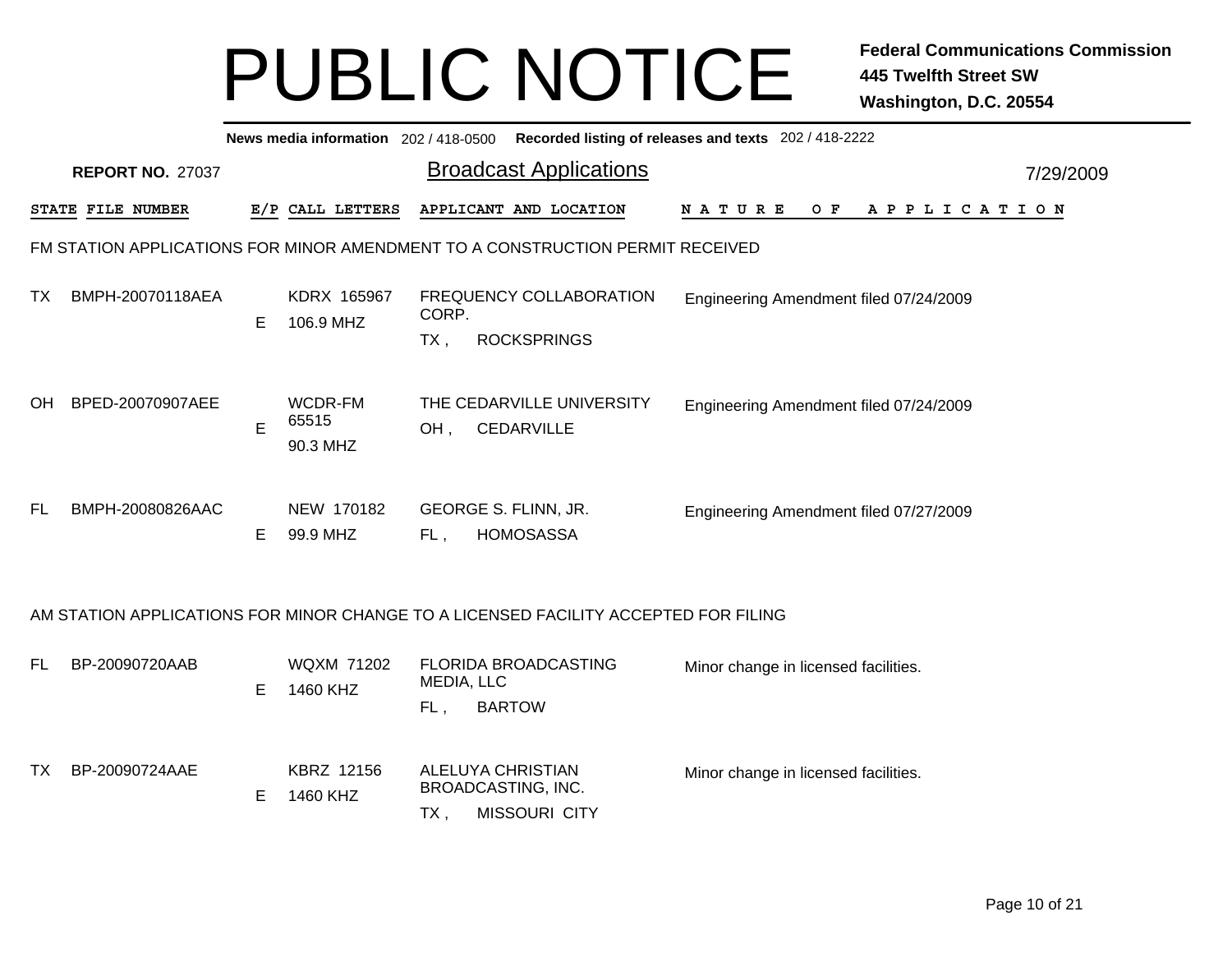|     | News media information 202/418-0500 Recorded listing of releases and texts 202/418-2222 |   |                                          |     |                                                                                                             |                                                        |  |  |  |     |  |  |  |  |                       |  |  |
|-----|-----------------------------------------------------------------------------------------|---|------------------------------------------|-----|-------------------------------------------------------------------------------------------------------------|--------------------------------------------------------|--|--|--|-----|--|--|--|--|-----------------------|--|--|
|     | <b>REPORT NO. 27037</b>                                                                 |   |                                          |     | <b>Broadcast Applications</b>                                                                               | 7/29/2009                                              |  |  |  |     |  |  |  |  |                       |  |  |
|     | STATE FILE NUMBER                                                                       |   | E/P CALL LETTERS                         |     | APPLICANT AND LOCATION                                                                                      | N A T U R E                                            |  |  |  | O F |  |  |  |  | A P P L I C A T I O N |  |  |
|     |                                                                                         |   |                                          |     | AM STATION APPLICATIONS FOR MINOR CHANGE TO A LICENSED FACILITY ACCEPTED FOR FILING                         |                                                        |  |  |  |     |  |  |  |  |                       |  |  |
| PR. | BP-20090724AAW                                                                          | Е | WZNA 17074<br>1040 KHZ                   | PR, | LA MAS Z RADIO, INC.<br><b>MOCA</b>                                                                         | Minor change in licensed facilities.                   |  |  |  |     |  |  |  |  |                       |  |  |
|     |                                                                                         |   |                                          |     | DIGITAL TRANSLATOR OR DIGITAL LPTV APPLICATIONS FOR MINOR CHANGE TO A LICENSED FACILITY ACCEPTED FOR FILING |                                                        |  |  |  |     |  |  |  |  |                       |  |  |
| UT  | BPDTT-20090727AAA                                                                       | Е | K28JN-D 168165 SANPETE COUNTY<br>CHAN-28 | UT, | MANTI, ETC.                                                                                                 | Minor change in licensed facilities, callsign K28JN-D. |  |  |  |     |  |  |  |  |                       |  |  |
| UT  | BPDTT-20090727AAB                                                                       | E | K24HJ-D 168166 SANPETE COUNTY<br>CHAN-24 | UT, | MANTI, ETC.                                                                                                 | Minor change in licensed facilities, callsign K24HJ-D. |  |  |  |     |  |  |  |  |                       |  |  |
| UT  | BPDTT-20090727AAC                                                                       | Е | K26IH-D 168167 SANPETE COUNTY<br>CHAN-26 | UT, | MANTI, ETC.                                                                                                 | Minor change in licensed facilities, callsign K26IH-D. |  |  |  |     |  |  |  |  |                       |  |  |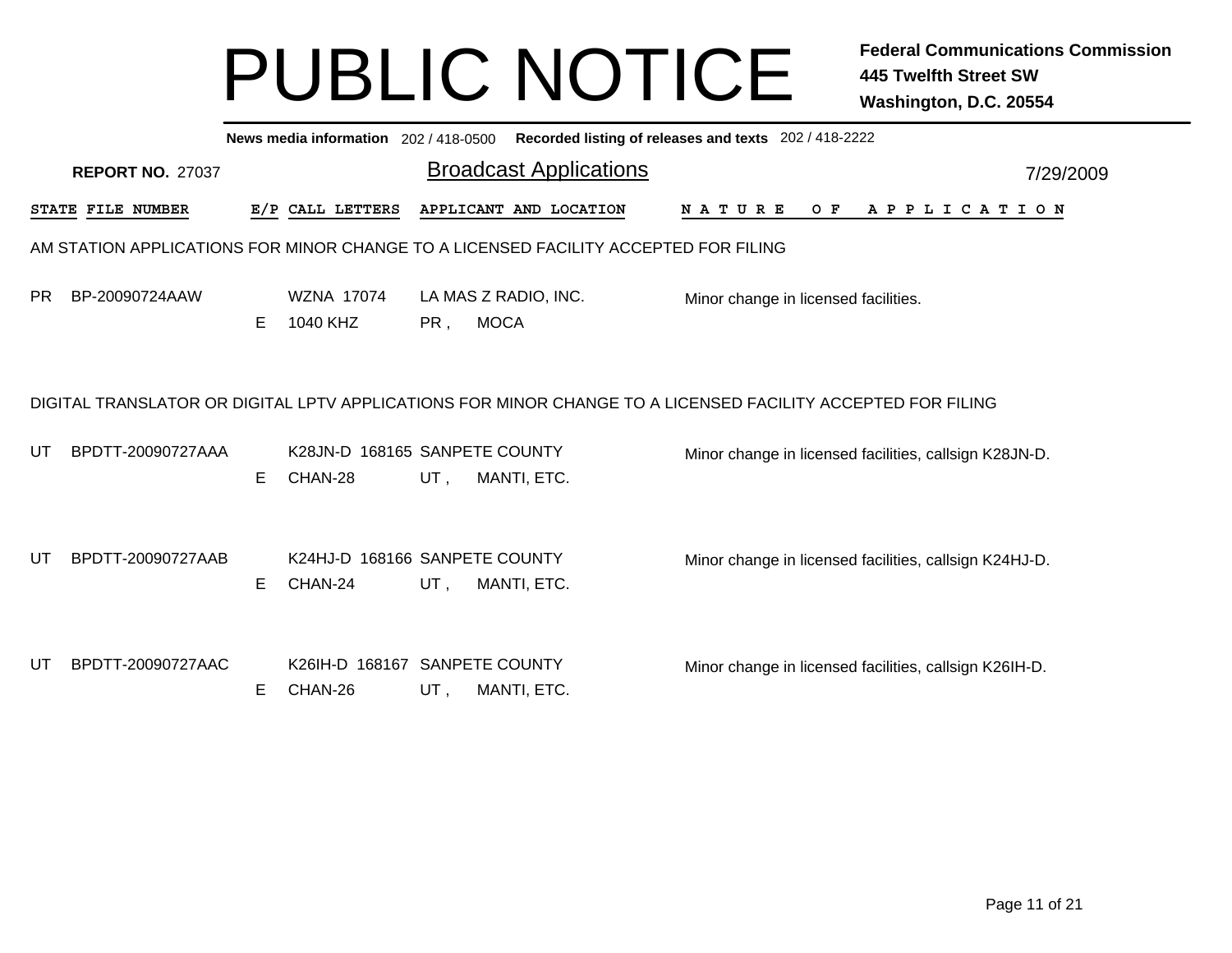|           | News media information 202 / 418-0500 Recorded listing of releases and texts 202 / 418-2222 |   |                                 |                  |                                                                                        |                                                        |  |  |  |  |  |  |  |
|-----------|---------------------------------------------------------------------------------------------|---|---------------------------------|------------------|----------------------------------------------------------------------------------------|--------------------------------------------------------|--|--|--|--|--|--|--|
|           | <b>REPORT NO. 27037</b>                                                                     |   |                                 |                  | <b>Broadcast Applications</b>                                                          | 7/29/2009                                              |  |  |  |  |  |  |  |
|           | STATE FILE NUMBER                                                                           |   | E/P CALL LETTERS                |                  | APPLICANT AND LOCATION                                                                 | O F<br>APPLICATION<br>N A T U R E                      |  |  |  |  |  |  |  |
|           |                                                                                             |   |                                 |                  | DIGITAL TV APPLICATIONS FOR MINOR CHANGE TO A LICENSED FACILITY ACCEPTED FOR FILING    |                                                        |  |  |  |  |  |  |  |
| OH.       | BPCDT-20090723AFG                                                                           | Е | <b>WDLI-TV 67893</b><br>CHAN-49 | OH,              | TRINITY BROADCASTING<br>NETWORK, INC.<br><b>CANTON</b>                                 | Minor change in licensed facilities, callsign WDLI-TV. |  |  |  |  |  |  |  |
|           |                                                                                             |   |                                 |                  | FM STATION APPLICATIONS FOR MINOR CHANGE TO A LICENSED FACILITY ACCEPTED FOR FILING    |                                                        |  |  |  |  |  |  |  |
| TX.       | BPH-20090723AEM                                                                             | E | 100.7 MHZ                       | $TX$ ,           | KKHT-FM 57801 SALEM MEDIA OF ILLINOIS, LLC<br><b>WINNIE</b>                            | Minor change in licensed facilities.                   |  |  |  |  |  |  |  |
| <b>OH</b> | BPH-20090724ADL                                                                             | E | WWWM-FM<br>42127<br>105.5 MHZ   | OH,              | <b>CUMULUS LICENSING LLC</b><br><b>SYLVANIA</b>                                        | Minor change in licensed facilities.                   |  |  |  |  |  |  |  |
|           |                                                                                             |   |                                 |                  | FM TRANSLATOR APPLICATIONS FOR MINOR CHANGE TO A LICENSED FACILITY ACCEPTED FOR FILING |                                                        |  |  |  |  |  |  |  |
| IA        | BPFT-20090724AAD                                                                            | Е | K252EX 152235<br>98.3 MHZ       | IOWA, LLC<br>IA, | <b>SAGA COMMUNICATIONS OF</b><br><b>SPENCER</b>                                        | Minor change in licensed facilities, callsign K252EX.  |  |  |  |  |  |  |  |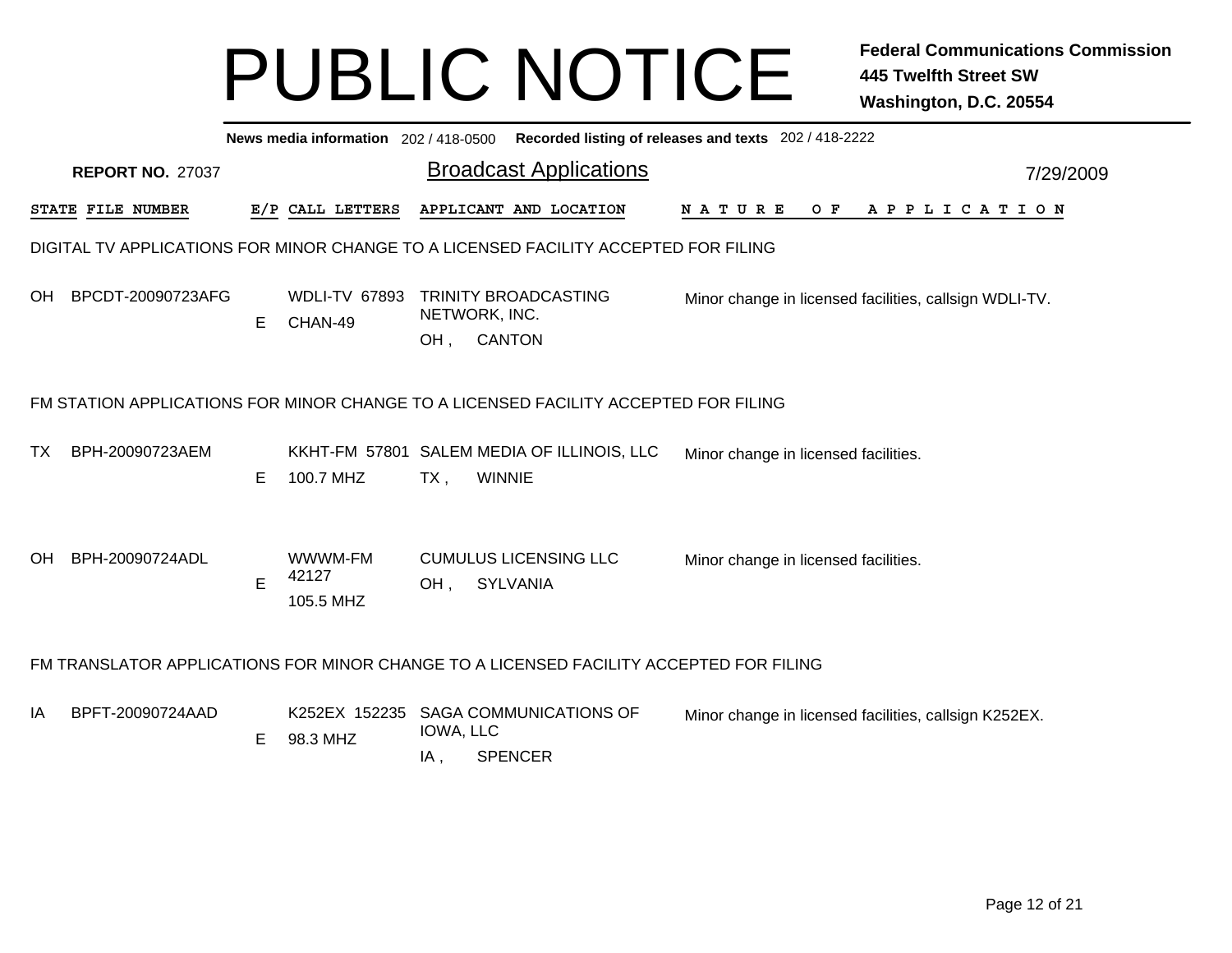|                                                                                             | News media information 202/418-0500 Recorded listing of releases and texts 202/418-2222 |    |                               |                   |                                                                                             |                                                                        |  |  |  |     |  |  |  |  |  |                       |  |  |           |
|---------------------------------------------------------------------------------------------|-----------------------------------------------------------------------------------------|----|-------------------------------|-------------------|---------------------------------------------------------------------------------------------|------------------------------------------------------------------------|--|--|--|-----|--|--|--|--|--|-----------------------|--|--|-----------|
|                                                                                             | <b>REPORT NO. 27037</b>                                                                 |    |                               |                   | <b>Broadcast Applications</b>                                                               |                                                                        |  |  |  |     |  |  |  |  |  |                       |  |  | 7/29/2009 |
|                                                                                             | STATE FILE NUMBER                                                                       |    | E/P CALL LETTERS              |                   | APPLICANT AND LOCATION                                                                      | <b>NATURE</b>                                                          |  |  |  | O F |  |  |  |  |  | A P P L I C A T I O N |  |  |           |
| DIGITAL TV APPLICATIONS FOR MINOR MODIFICATION TO A CONSTRUCTION PERMIT ACCEPTED FOR FILING |                                                                                         |    |                               |                   |                                                                                             |                                                                        |  |  |  |     |  |  |  |  |  |                       |  |  |           |
| MS.                                                                                         | BMPCDT-20090724AAL                                                                      | E. | WWJX 166512<br>CHAN-51        | MS <sub>1</sub>   | <b>GEORGE S. FLINN, JR.</b><br><b>JACKSON</b>                                               | Modification of construction permit file number<br>BMPCDT-20080618ADR. |  |  |  |     |  |  |  |  |  |                       |  |  |           |
| VA.                                                                                         | BMPCDT-20090724ADI                                                                      | E. | <b>WWBT 30833</b><br>CHAN-12  | <b>LLC</b><br>VA, | WWBT LICENSE SUBSIDIARY,<br><b>RICHMOND</b>                                                 | Modification of construction permit file number<br>BMPCDT-20080620AHY. |  |  |  |     |  |  |  |  |  |                       |  |  |           |
|                                                                                             |                                                                                         |    |                               |                   | FM STATION APPLICATIONS FOR MINOR MODIFICATION TO A CONSTRUCTION PERMIT ACCEPTED FOR FILING |                                                                        |  |  |  |     |  |  |  |  |  |                       |  |  |           |
| NC.                                                                                         | BMPH-20090724ACK                                                                        | E. | <b>WTHZ 15839</b><br>94.1 MHZ | NC,               | <b>DAVIDSON COUNTY</b><br><b>BROADCASTING CO, INC</b><br><b>LEXINGTON</b>                   | Mod of CP to chg                                                       |  |  |  |     |  |  |  |  |  |                       |  |  |           |
| AZ.                                                                                         | BMPED-20090727AAN                                                                       | E. | KJZP 173032<br>90.1 MHZ       | AZ,               | <b>ST. PAUL BIBLE COLLEGE</b><br><b>PRESCOTT</b>                                            | Mod of CP to chg                                                       |  |  |  |     |  |  |  |  |  |                       |  |  |           |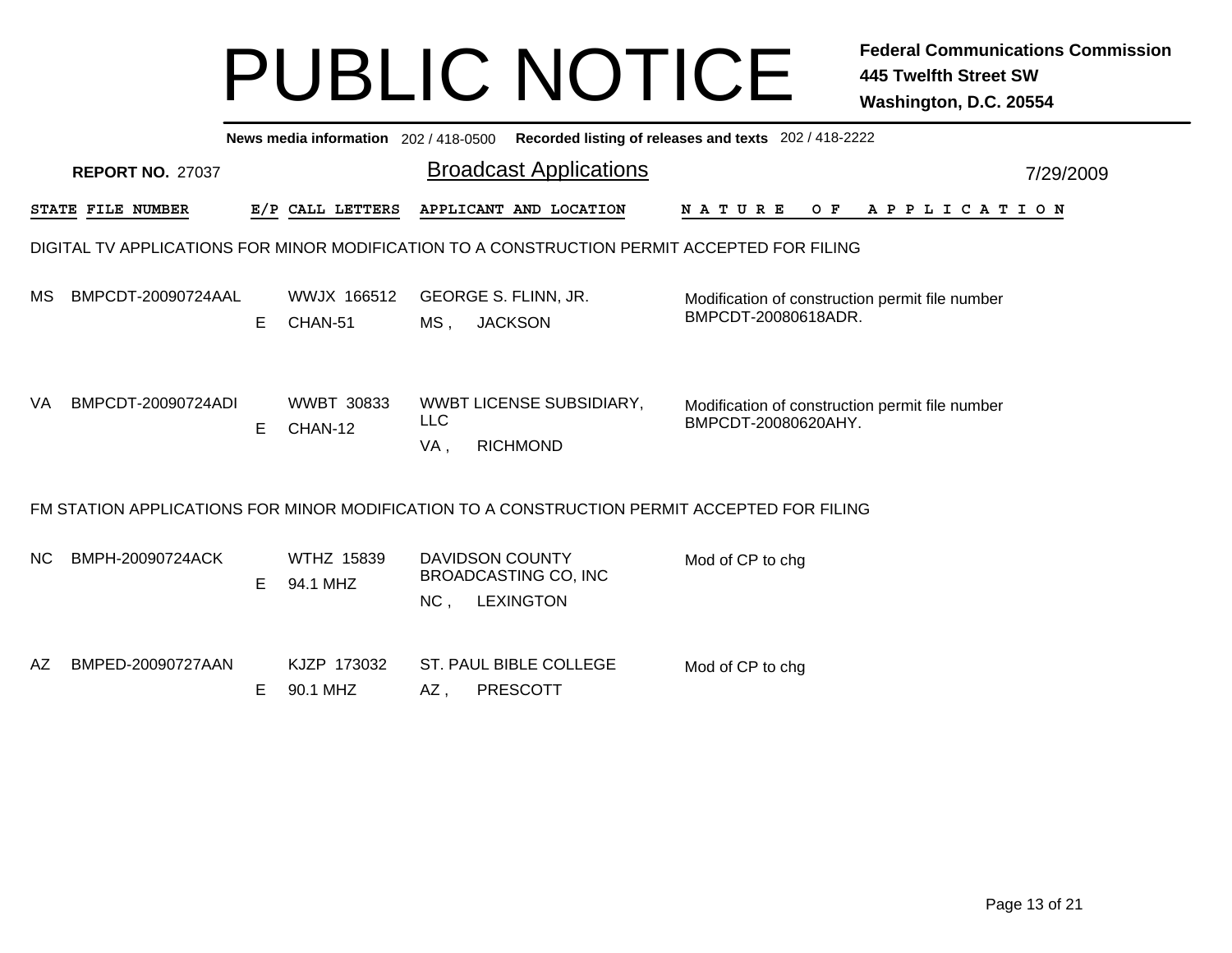|           | Recorded listing of releases and texts 202 / 418-2222<br>News media information 202/418-0500 |   |                                |             |                                                                              |                                                                                                                                                                      |           |  |  |  |  |  |  |  |
|-----------|----------------------------------------------------------------------------------------------|---|--------------------------------|-------------|------------------------------------------------------------------------------|----------------------------------------------------------------------------------------------------------------------------------------------------------------------|-----------|--|--|--|--|--|--|--|
|           | <b>REPORT NO. 27037</b>                                                                      |   |                                |             | <b>Broadcast Applications</b>                                                |                                                                                                                                                                      | 7/29/2009 |  |  |  |  |  |  |  |
|           | STATE FILE NUMBER                                                                            |   | E/P CALL LETTERS               |             | APPLICANT AND LOCATION                                                       | <b>NATURE</b><br>O F<br>A P P L I C A T I O N                                                                                                                        |           |  |  |  |  |  |  |  |
|           |                                                                                              |   |                                |             |                                                                              | FM TRANSLATOR APPLICATIONS FOR MINOR MODIFICATION TO A CONSTRUCTION PERMIT ACCEPTED FOR FILING                                                                       |           |  |  |  |  |  |  |  |
| OH        | BMPFT-20090724ADT                                                                            | Е | 97.3 MHZ                       | OH,         | W247BL 138215 MANSFIELD CHRISTIAN SCHOOL<br><b>CRESTLINE</b>                 | Mod of CP                                                                                                                                                            |           |  |  |  |  |  |  |  |
|           |                                                                                              |   |                                |             |                                                                              | FM AUXILIARY TRANSMITTING ANTENNA APPLICATIONS FOR MODIFICATION OF AUXILIARY PERMIT ACCEPTED FOR FILING                                                              |           |  |  |  |  |  |  |  |
| FL        | BMXPH-20090724ADJ                                                                            | Е | <b>WLYF 30827</b><br>101.5 MHZ | FL,         | LINCOLN FINANCIAL MEDIA<br><b>COMPANY OF FLORIDA</b><br><b>MIAMI</b>         | Mod of CP                                                                                                                                                            |           |  |  |  |  |  |  |  |
|           |                                                                                              |   |                                |             | FM BOOSTER APPLICATIONS FOR ORIGINAL CONSTRUCTION PERMIT TENDERED FOR FILING |                                                                                                                                                                      |           |  |  |  |  |  |  |  |
| <b>NV</b> | BNPFTB-20090724AAF                                                                           | Е | KZZD-1 181097<br>104.1 MHZ     | INC.<br>NV, | SHAMROCK COMMUNICATIONS,<br><b>OLINGHOUSE</b>                                | CP New Station.<br>Petitions to deny this application must be on file no later<br>than 30 days from the date of the notice accepting this<br>application for filing. |           |  |  |  |  |  |  |  |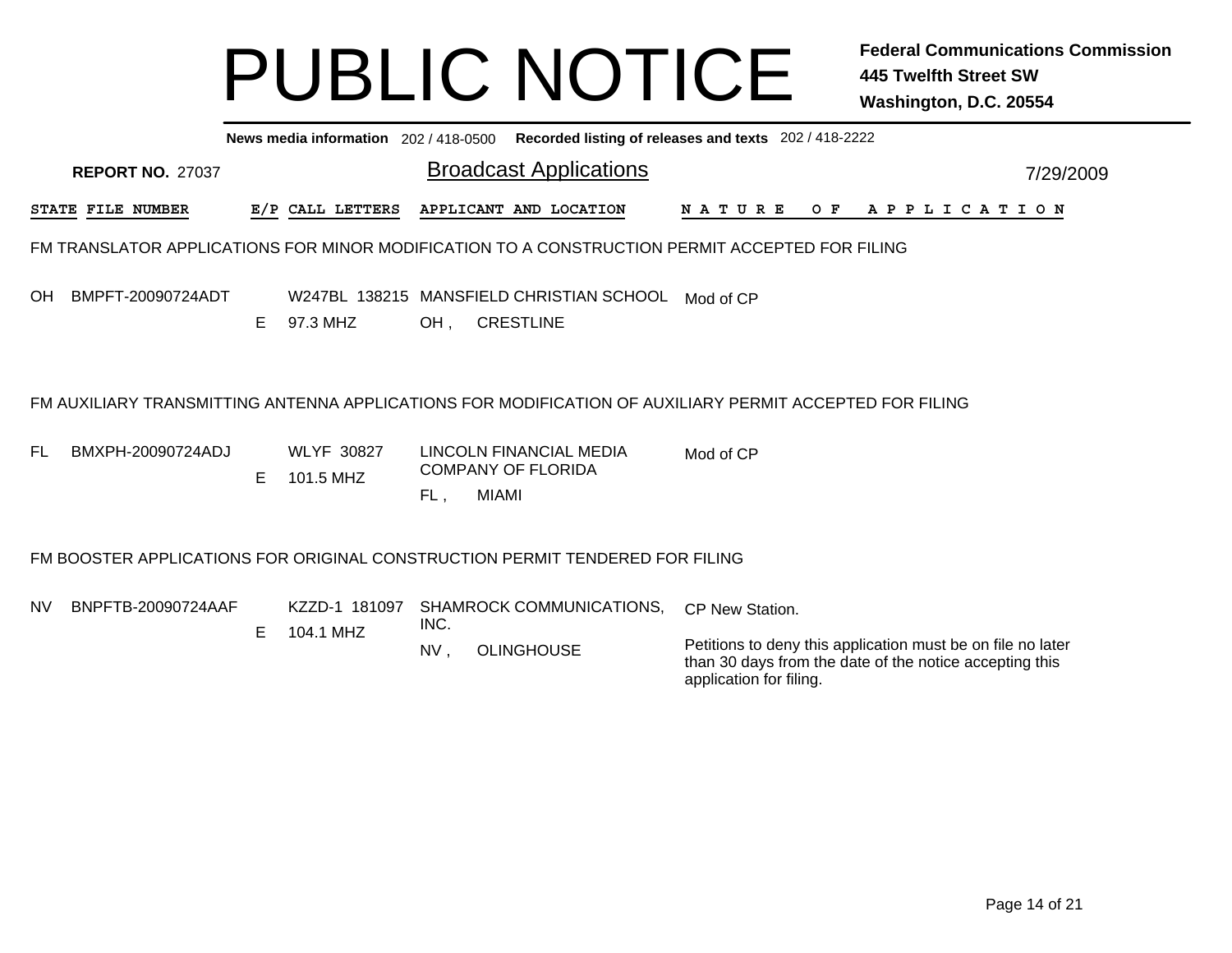|    | News media information 202 / 418-0500 Recorded listing of releases and texts 202 / 418-2222 |    |                         |        |                                                                                    |                                                                                                                                      |           |  |  |  |  |  |  |
|----|---------------------------------------------------------------------------------------------|----|-------------------------|--------|------------------------------------------------------------------------------------|--------------------------------------------------------------------------------------------------------------------------------------|-----------|--|--|--|--|--|--|
|    | <b>REPORT NO. 27037</b>                                                                     |    |                         |        | <b>Broadcast Applications</b>                                                      |                                                                                                                                      | 7/29/2009 |  |  |  |  |  |  |
|    | <b>STATE FILE NUMBER</b>                                                                    |    | E/P CALL LETTERS        |        | APPLICANT AND LOCATION                                                             | N A T U R E<br>OF APPLICATION                                                                                                        |           |  |  |  |  |  |  |
|    |                                                                                             |    |                         |        | FM STATION APPLICATIONS FOR ORIGINAL CONSTRUCTION PERMIT ACCEPTED FOR FILING       |                                                                                                                                      |           |  |  |  |  |  |  |
| AR | BNPED-20071016ACX                                                                           | E. | NEW 174525<br>88.5 MHZ  | AR,    | <b>SERENDIPITY EDUCATIONAL</b><br><b>BROADCASTING, INC.</b><br><b>DIAMOND CITY</b> | CP New Station.<br>Engineering Amendment filed 03/24/2008                                                                            |           |  |  |  |  |  |  |
|    |                                                                                             |    |                         |        |                                                                                    | Petition for Reconsideration filed 5/5/08 by ("SEB")                                                                                 |           |  |  |  |  |  |  |
|    |                                                                                             |    |                         |        |                                                                                    | Petition for Reconsideration Granted and Application Reinstated to<br>Pending Status 7/24/2009 - no letter sent                      |           |  |  |  |  |  |  |
|    |                                                                                             |    |                         |        |                                                                                    | Petitions to deny must be on file no later than 30 days from the date of<br>this public notice accepting the application for filing. |           |  |  |  |  |  |  |
|    | FM STATION APPLICATIONS FOR ORIGINAL CONSTRUCTION PERMIT RECEIVED                           |    |                         |        |                                                                                    |                                                                                                                                      |           |  |  |  |  |  |  |
| ΗI | BNPH-20090723AED                                                                            | Е  | NEW 181098<br>107.1 MHZ | $Hl$ , | KONA COAST RADIO, LLC<br><b>KAHUKU</b>                                             | CP New Station.                                                                                                                      |           |  |  |  |  |  |  |
|    |                                                                                             |    |                         |        |                                                                                    |                                                                                                                                      |           |  |  |  |  |  |  |
|    |                                                                                             |    |                         |        | AM STATION APPLICATIONS FOR TRANSFER OF CONTROL ACCEPTED FOR FILING                |                                                                                                                                      |           |  |  |  |  |  |  |
| TX | BTC-20090724AAS                                                                             | E  | KLNT 42149<br>1490 KHZ  | TX,    | BMP 100.5 FM, LP<br>LAREDO                                                         | <b>Voluntary Transfer of Control</b><br>From: BORDER MEDIA PARTNERS, LLC<br>To: BORDER MEDIA BUSINESS TRUST<br>Form 315              |           |  |  |  |  |  |  |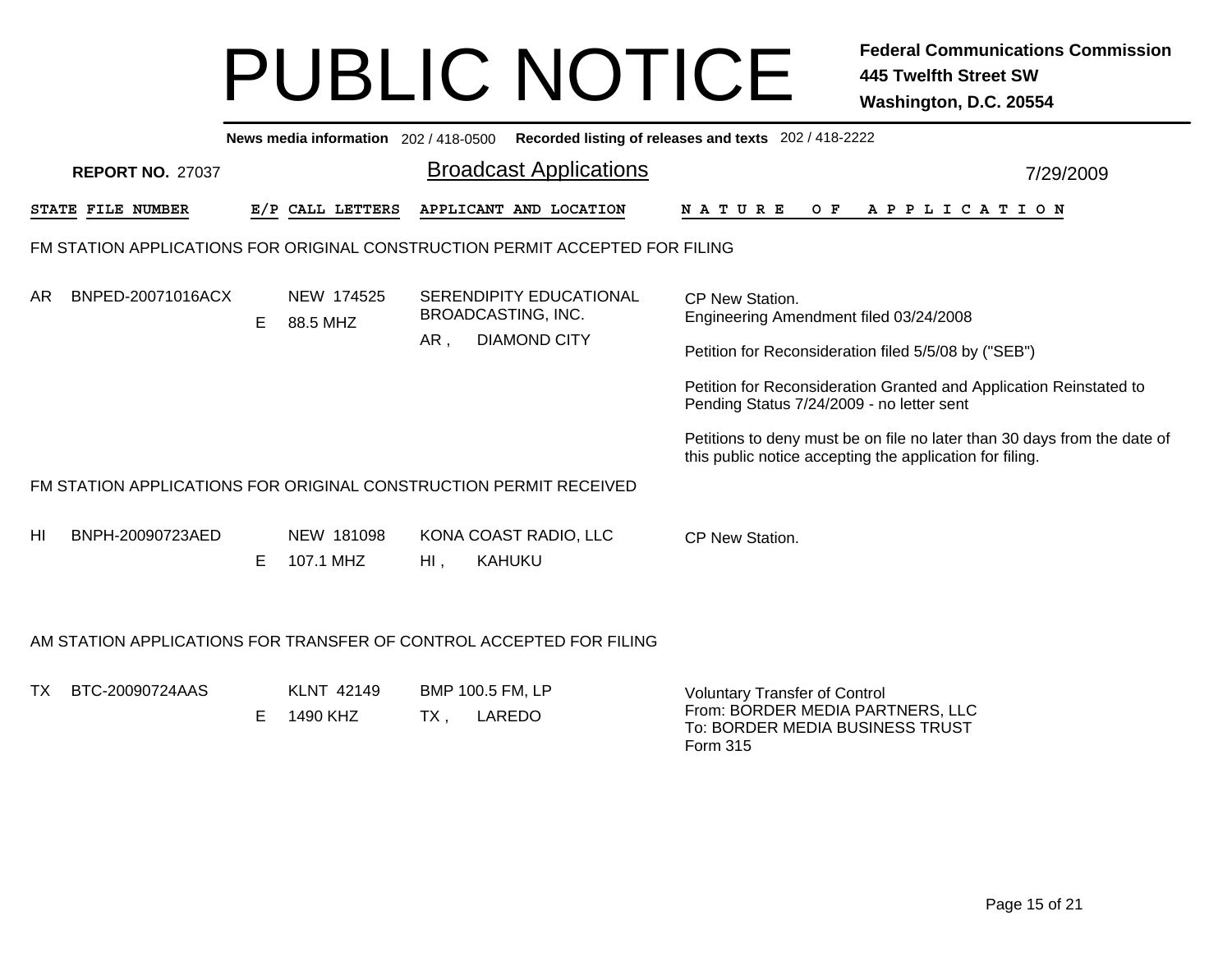|     | News media information 202/418-0500 Recorded listing of releases and texts 202/418-2222 |    |                               |                                         |                                |                                                      |                                                                                                                         |  |  |  |     |  |                       |  |  |           |  |
|-----|-----------------------------------------------------------------------------------------|----|-------------------------------|-----------------------------------------|--------------------------------|------------------------------------------------------|-------------------------------------------------------------------------------------------------------------------------|--|--|--|-----|--|-----------------------|--|--|-----------|--|
|     | <b>REPORT NO. 27037</b>                                                                 |    |                               |                                         | <b>Broadcast Applications</b>  |                                                      |                                                                                                                         |  |  |  |     |  |                       |  |  | 7/29/2009 |  |
|     | STATE FILE NUMBER                                                                       |    | E/P CALL LETTERS              | APPLICANT AND LOCATION<br><b>NATURE</b> |                                |                                                      |                                                                                                                         |  |  |  | O F |  | A P P L I C A T I O N |  |  |           |  |
|     | AM STATION APPLICATIONS FOR TRANSFER OF CONTROL ACCEPTED FOR FILING                     |    |                               |                                         |                                |                                                      |                                                                                                                         |  |  |  |     |  |                       |  |  |           |  |
| TX. | BTC-20090724AAX                                                                         | E. | <b>KFON 41211</b><br>1490 KHZ | $TX$ ,                                  | COMPANY, L.P.<br><b>AUSTIN</b> | <b>BMP AUSTIN LICENSE</b>                            | <b>Voluntary Transfer of Control</b><br>From: BORDER MEDIA PARTNERS, LLC<br>To: BORDER MEDIA BUSINESS TRUST<br>Form 315 |  |  |  |     |  |                       |  |  |           |  |
| TX. | BTC-20090724ABF                                                                         | E. | KSOX 18653<br>1240 KHZ        | L.P.<br>$TX$ ,                          |                                | BMP RGV LICENSE COMPANY,<br>RAYMONDVILLE             | <b>Voluntary Transfer of Control</b><br>From: BORDER MEDIA PARTNERS, LLC<br>To: BORDER MEDIA BUSINESS TRUST<br>Form 315 |  |  |  |     |  |                       |  |  |           |  |
| TX. | BTC-20090724ABG                                                                         | E. | <b>KURV 70463</b><br>710 KHZ  | L.P.<br>$TX$ ,                          |                                | BMP RGV LICENSE COMPANY,<br><b>EDINBURG</b>          | <b>Voluntary Transfer of Control</b><br>From: BORDER MEDIA PARTNERS, LLC<br>To: BORDER MEDIA BUSINESS TRUST<br>Form 315 |  |  |  |     |  |                       |  |  |           |  |
| TX. | BTC-20090724ABH                                                                         | E. | KVJY 64629<br>840 KHZ         | L.P.<br>$TX$ ,                          | <b>PHARR</b>                   | BMP RGV LICENSE COMPANY,                             | <b>Voluntary Transfer of Control</b><br>From: BORDER MEDIA PARTNERS, LLC<br>To: BORDER MEDIA BUSINESS TRUST<br>Form 315 |  |  |  |     |  |                       |  |  |           |  |
| TX. | BTC-20090724ABK                                                                         | Е  | <b>KTSA 71087</b><br>550 KHZ  | COMPANY, L.P.<br>TX,                    |                                | <b>BMP SAN ANTONIO LICENSE</b><br><b>SAN ANTONIO</b> | <b>Voluntary Transfer of Control</b><br>From: BORDER MEDIA PARTNERS, LLC<br>To: BORDER MEDIA BUSINESS TRUST<br>Form 315 |  |  |  |     |  |                       |  |  |           |  |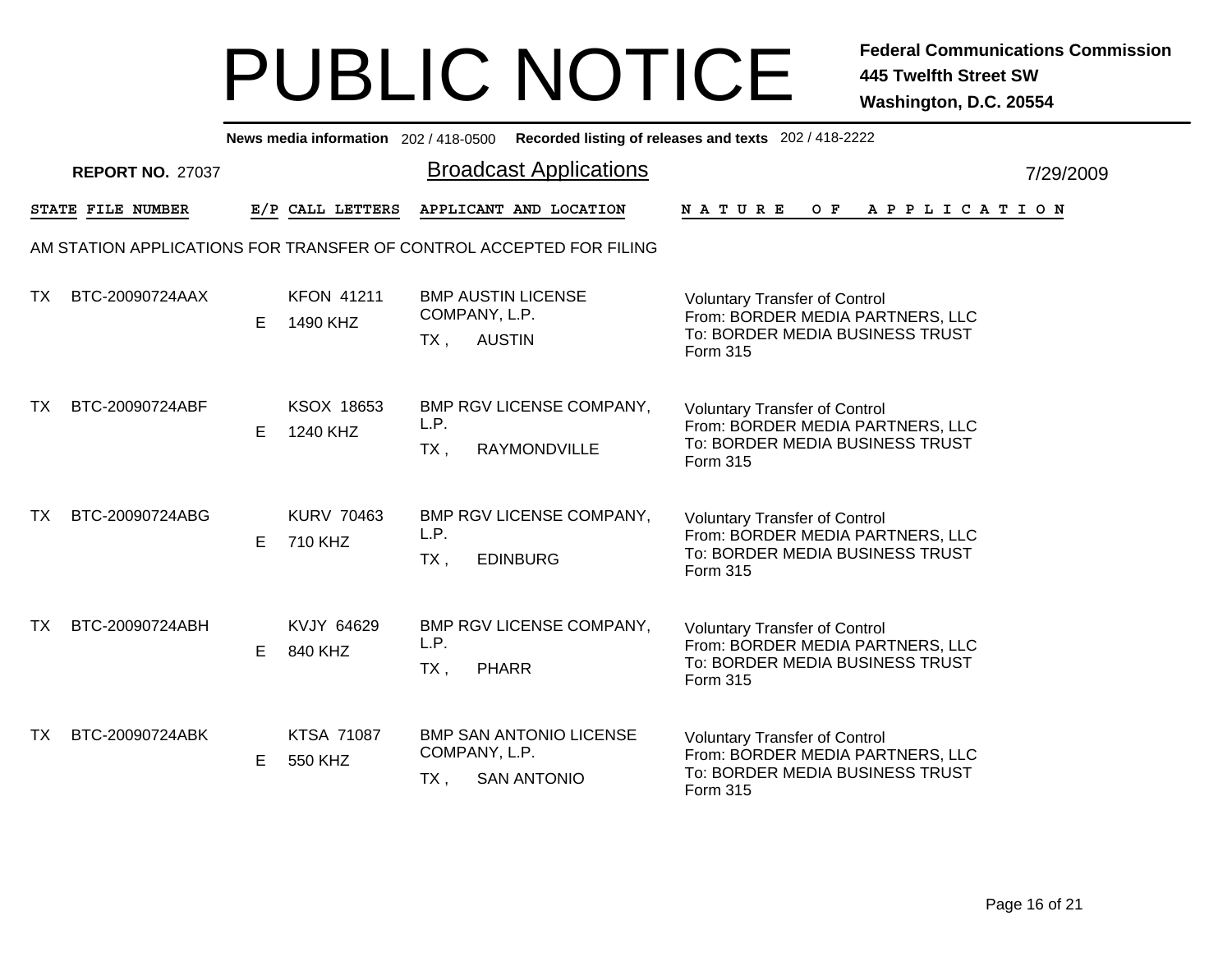|     | News media information 202 / 418-0500 Recorded listing of releases and texts 202 / 418-2222 |    |                                 |        |                                                                       |                                                                                                                         |           |  |  |  |  |  |  |
|-----|---------------------------------------------------------------------------------------------|----|---------------------------------|--------|-----------------------------------------------------------------------|-------------------------------------------------------------------------------------------------------------------------|-----------|--|--|--|--|--|--|
|     | <b>REPORT NO. 27037</b>                                                                     |    |                                 |        | <b>Broadcast Applications</b>                                         |                                                                                                                         | 7/29/2009 |  |  |  |  |  |  |
|     | STATE FILE NUMBER                                                                           |    | E/P CALL LETTERS                |        | APPLICANT AND LOCATION                                                | N A T U R E<br>OF APPLICATION                                                                                           |           |  |  |  |  |  |  |
|     |                                                                                             |    |                                 |        | AM STATION APPLICATIONS FOR TRANSFER OF CONTROL ACCEPTED FOR FILING   |                                                                                                                         |           |  |  |  |  |  |  |
| TX. | BTC-20090724ABL                                                                             | E  | KZDC 65330<br>1250 KHZ          | TX ,   | <b>BMP SAN ANTONIO LICENSE</b><br>COMPANY, L.P.<br><b>SAN ANTONIO</b> | <b>Voluntary Transfer of Control</b><br>From: BORDER MEDIA PARTNERS, LLC<br>To: BORDER MEDIA BUSINESS TRUST<br>Form 315 |           |  |  |  |  |  |  |
| ТX  | BTC-20090724ABN                                                                             | E. | <b>KSAH 23072</b><br>720 KHZ    | TX,    | <b>BMP SAN ANTONIO LICENSE</b><br>COMPANY, L.P.<br>UNIVERSAL CITY     | <b>Voluntary Transfer of Control</b><br>From: BORDER MEDIA PARTNERS, LLC<br>To: BORDER MEDIA BUSINESS TRUST<br>Form 315 |           |  |  |  |  |  |  |
|     |                                                                                             |    |                                 |        | FM BOOSTER APPLICATIONS FOR TRANSFER OF CONTROL ACCEPTED FOR FILING   |                                                                                                                         |           |  |  |  |  |  |  |
| ТX  | BTCFTB-20090724AAV                                                                          | E. | KBDR-FM1 907<br>100.5 MHZ       | $TX$ , | BMP 100.5 FM, LP<br>LAREDO                                            | <b>Voluntary Transfer of Control</b><br>From: BORDER MEDIA PARTNERS, LLC<br>To: BORDER MEDIA BUSINESS TRUST<br>Form 315 |           |  |  |  |  |  |  |
| TΧ. | BTCFTB-20090724ABR                                                                          | E  | KRIO-FM1<br>161921<br>104.1 MHZ | TX,    | <b>BMP SAN ANTONIO LICENSE</b><br>COMPANY, L.P.<br>PEARSALL           | <b>Voluntary Transfer of Control</b><br>From: BORDER MEDIA PARTNERS, LLC<br>To: BORDER MEDIA BUSINESS TRUST<br>Form 315 |           |  |  |  |  |  |  |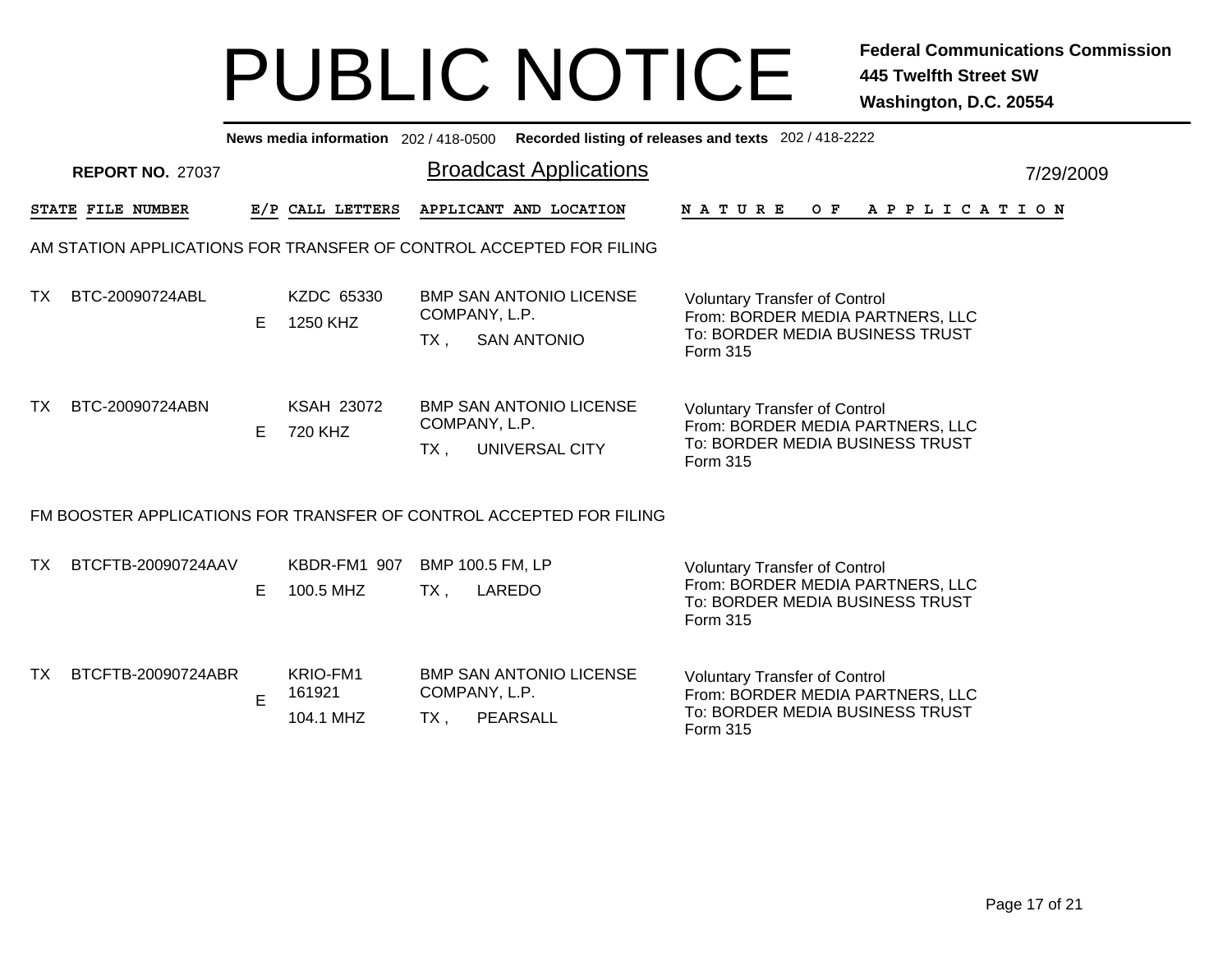|           | News media information 202/418-0500 Recorded listing of releases and texts 202/418-2222 |    |                               |                               |                                                      |                                                                                                                         |  |  |  |  |  |  |  |                |  |           |  |  |  |
|-----------|-----------------------------------------------------------------------------------------|----|-------------------------------|-------------------------------|------------------------------------------------------|-------------------------------------------------------------------------------------------------------------------------|--|--|--|--|--|--|--|----------------|--|-----------|--|--|--|
|           | <b>REPORT NO. 27037</b>                                                                 |    |                               | <b>Broadcast Applications</b> |                                                      |                                                                                                                         |  |  |  |  |  |  |  |                |  | 7/29/2009 |  |  |  |
|           | STATE FILE NUMBER                                                                       |    | E/P CALL LETTERS              |                               | APPLICANT AND LOCATION                               | NATURE                                                                                                                  |  |  |  |  |  |  |  | OF APPLICATION |  |           |  |  |  |
|           | FM STATION APPLICATIONS FOR TRANSFER OF CONTROL ACCEPTED FOR FILING                     |    |                               |                               |                                                      |                                                                                                                         |  |  |  |  |  |  |  |                |  |           |  |  |  |
| TX.       | BTCH-20090724AAR                                                                        | E. | KBDR 906<br>100.5 MHZ         | BMP 100.5 FM, LP<br>$TX$ ,    | <b>MIRANDO CITY</b>                                  | <b>Voluntary Transfer of Control</b><br>From: BORDER MEDIA PARTNERS, LLC<br>To: BORDER MEDIA BUSINESS TRUST<br>Form 315 |  |  |  |  |  |  |  |                |  |           |  |  |  |
| TX.       | BTCH-20090724AAT                                                                        | E. | KNEX 42148<br>106.1 MHZ       | BMP 100.5 FM, LP<br>TX,       | LAREDO                                               | <b>Voluntary Transfer of Control</b><br>From: BORDER MEDIA PARTNERS, LLC<br>To: BORDER MEDIA BUSINESS TRUST<br>Form 315 |  |  |  |  |  |  |  |                |  |           |  |  |  |
| TX        | BTCH-20090724AAY                                                                        | E. | <b>KHHL 59982</b><br>98.9 MHZ | COMPANY, L.P.<br>TX,          | <b>BMP AUSTIN LICENSE</b><br><b>LEANDER</b>          | <b>Voluntary Transfer of Control</b><br>From: BORDER MEDIA PARTNERS, LLC<br>To: BORDER MEDIA BUSINESS TRUST<br>Form 315 |  |  |  |  |  |  |  |                |  |           |  |  |  |
| TX.       | BTCH-20090724AAZ                                                                        | E. | KXBT 40762<br>104.9 MHZ       | COMPANY, L.P.<br>$TX$ ,       | <b>BMP AUSTIN LICENSE</b><br><b>DRIPPING SPRINGS</b> | <b>Voluntary Transfer of Control</b><br>From: BORDER MEDIA PARTNERS, LLC<br>To: BORDER MEDIA BUSINESS TRUST<br>Form 315 |  |  |  |  |  |  |  |                |  |           |  |  |  |
| <b>TX</b> | BTCH-20090724ABA                                                                        | E. | <b>KXXS 19223</b><br>92.5 MHZ | COMPANY, L.P.<br>TX,          | <b>BMP AUSTIN LICENSE</b><br><b>ELGIN</b>            | <b>Voluntary Transfer of Control</b><br>From: BORDER MEDIA PARTNERS, LLC<br>To: BORDER MEDIA BUSINESS TRUST<br>Form 315 |  |  |  |  |  |  |  |                |  |           |  |  |  |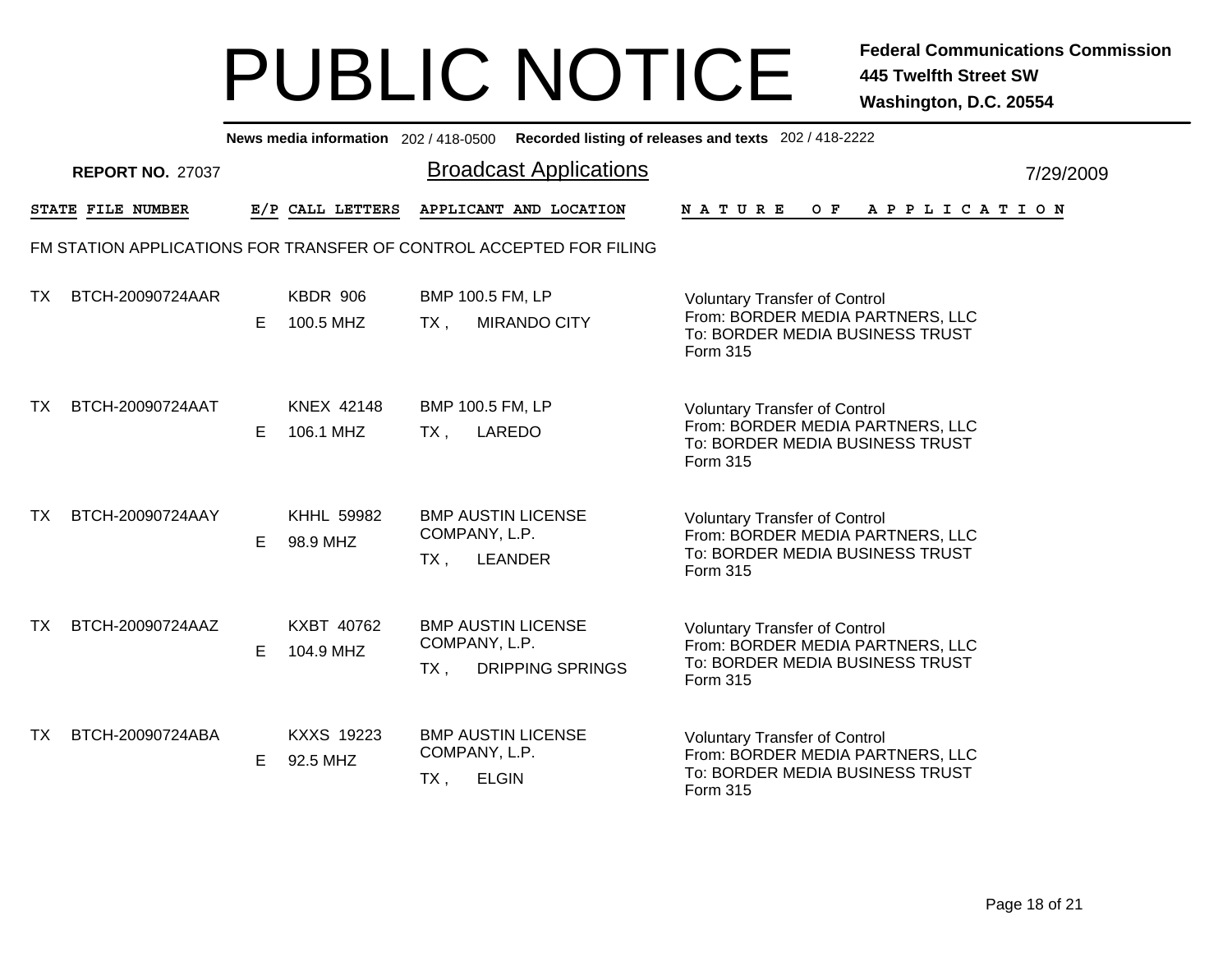|     | News media information 202/418-0500 Recorded listing of releases and texts 202/418-2222 |    |                                |                               |              |                                                      |                                                                                                                         |  |  |  |     |  |                       |  |  |  |           |  |  |  |
|-----|-----------------------------------------------------------------------------------------|----|--------------------------------|-------------------------------|--------------|------------------------------------------------------|-------------------------------------------------------------------------------------------------------------------------|--|--|--|-----|--|-----------------------|--|--|--|-----------|--|--|--|
|     | <b>REPORT NO. 27037</b>                                                                 |    |                                | <b>Broadcast Applications</b> |              |                                                      |                                                                                                                         |  |  |  |     |  |                       |  |  |  | 7/29/2009 |  |  |  |
|     | STATE FILE NUMBER                                                                       |    | E/P CALL LETTERS               |                               |              | APPLICANT AND LOCATION                               | <b>NATURE</b>                                                                                                           |  |  |  | O F |  | A P P L I C A T I O N |  |  |  |           |  |  |  |
|     | FM STATION APPLICATIONS FOR TRANSFER OF CONTROL ACCEPTED FOR FILING                     |    |                                |                               |              |                                                      |                                                                                                                         |  |  |  |     |  |                       |  |  |  |           |  |  |  |
| TX  | BTCH-20090724ABC                                                                        | E. | KESO 36650<br>92.7 MHZ         | L.P.<br>$TX$ ,                |              | BMP RGV LICENSE COMPANY,<br>SOUTH PADRE ISLAND       | <b>Voluntary Transfer of Control</b><br>From: BORDER MEDIA PARTNERS, LLC<br>To: BORDER MEDIA BUSINESS TRUST<br>Form 315 |  |  |  |     |  |                       |  |  |  |           |  |  |  |
| TX. | BTCH-20090724ABD                                                                        | E  | <b>KBUC 18654</b><br>102.1 MHZ | L.P.<br>$TX$ ,                |              | BMP RGV LICENSE COMPANY,<br>RAYMONDVILLE             | <b>Voluntary Transfer of Control</b><br>From: BORDER MEDIA PARTNERS, LLC<br>To: BORDER MEDIA BUSINESS TRUST<br>Form 315 |  |  |  |     |  |                       |  |  |  |           |  |  |  |
| TX. | BTCH-20090724ABE                                                                        | E  | KJAV 51957<br>104.9 MHZ        | L.P.<br>$TX$ ,                | <b>ALAMO</b> | BMP RGV LICENSE COMPANY,                             | <b>Voluntary Transfer of Control</b><br>From: BORDER MEDIA PARTNERS, LLC<br>To: BORDER MEDIA BUSINESS TRUST<br>Form 315 |  |  |  |     |  |                       |  |  |  |           |  |  |  |
| TX. | BTCH-20090724ABI                                                                        | Е  | KZSP 56473<br>95.3 MHZ         | L.P.<br>TX,                   |              | BMP RGV LICENSE COMPANY,<br>SOUTH PADRE ISLAND       | <b>Voluntary Transfer of Control</b><br>From: BORDER MEDIA PARTNERS, LLC<br>To: BORDER MEDIA BUSINESS TRUST<br>Form 315 |  |  |  |     |  |                       |  |  |  |           |  |  |  |
| TX. | BTCH-20090724ABJ                                                                        | E. | <b>KJXK 71086</b><br>102.7 MHZ | COMPANY, L.P.<br>TX,          |              | <b>BMP SAN ANTONIO LICENSE</b><br><b>SAN ANTONIO</b> | <b>Voluntary Transfer of Control</b><br>From: BORDER MEDIA PARTNERS, LLC<br>To: BORDER MEDIA BUSINESS TRUST<br>Form 315 |  |  |  |     |  |                       |  |  |  |           |  |  |  |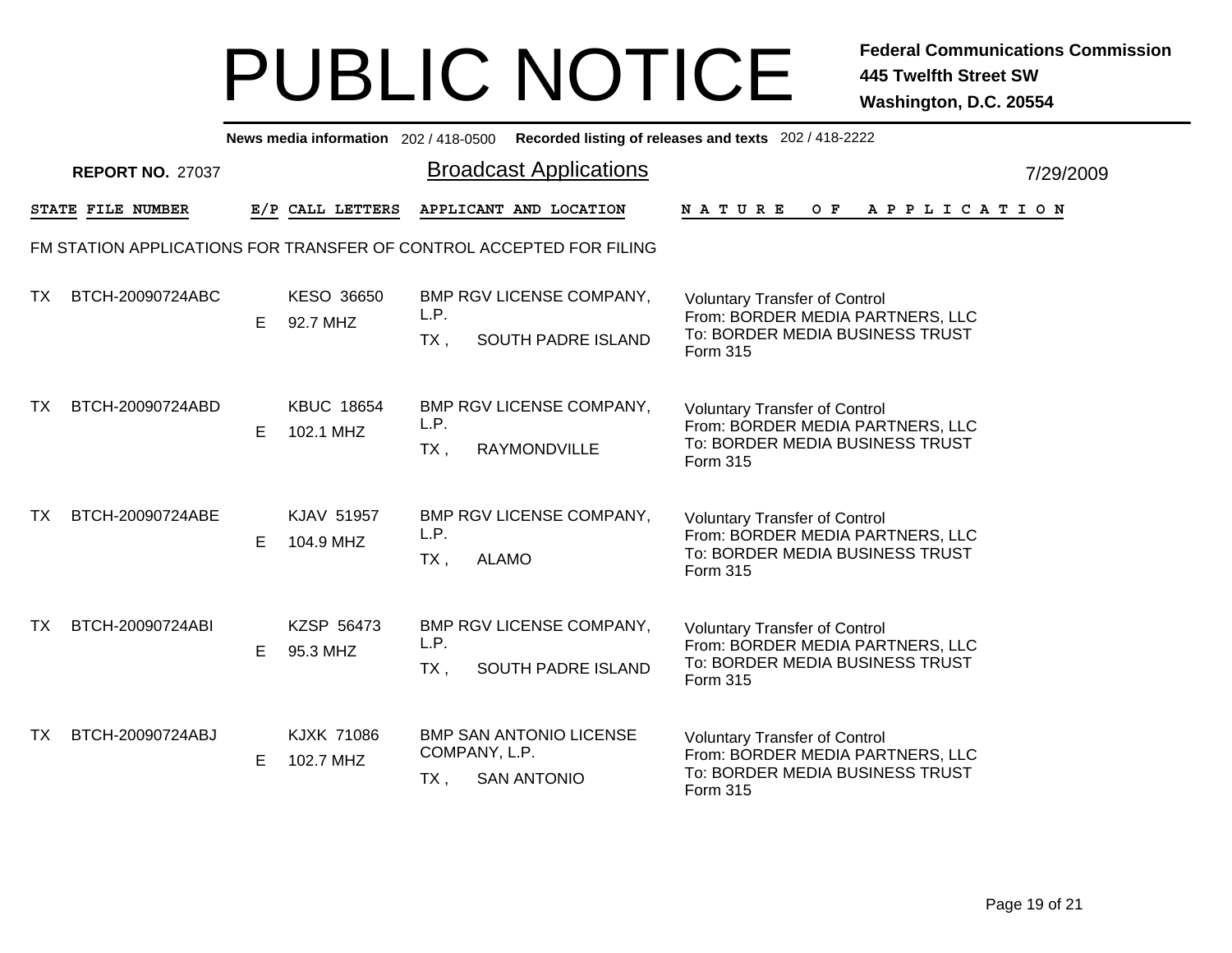|     | News media information 202/418-0500 Recorded listing of releases and texts 202/418-2222 |    |                                |                                                                                       |                                                                                                                                |           |  |  |  |  |  |  |  |
|-----|-----------------------------------------------------------------------------------------|----|--------------------------------|---------------------------------------------------------------------------------------|--------------------------------------------------------------------------------------------------------------------------------|-----------|--|--|--|--|--|--|--|
|     | <b>REPORT NO. 27037</b>                                                                 |    |                                | <b>Broadcast Applications</b>                                                         |                                                                                                                                | 7/29/2009 |  |  |  |  |  |  |  |
|     | STATE FILE NUMBER                                                                       |    | E/P CALL LETTERS               | APPLICANT AND LOCATION                                                                | <b>NATURE</b><br>O F<br>A P P L I C A T I O N                                                                                  |           |  |  |  |  |  |  |  |
|     |                                                                                         |    |                                | FM STATION APPLICATIONS FOR TRANSFER OF CONTROL ACCEPTED FOR FILING                   |                                                                                                                                |           |  |  |  |  |  |  |  |
| TX. | BTCH-20090724ABM                                                                        | E. | 95.7 MHZ                       | KLEY-FM 55414 BMP SAN ANTONIO LICENSE<br>COMPANY, L.P.<br><b>JOURDANTON</b><br>$TX$ , | <b>Voluntary Transfer of Control</b><br>From: BORDER MEDIA PARTNERS, LLC<br>To: BORDER MEDIA BUSINESS TRUST<br>Form 315        |           |  |  |  |  |  |  |  |
| TX. | BTCH-20090724ABO                                                                        | E  | 104.1 MHZ                      | KRIO-FM 83596 BMP SAN ANTONIO LICENSE<br>COMPANY, L.P.<br>PEARSALL<br>$TX$ ,          | <b>Voluntary Transfer of Control</b><br>From: BORDER MEDIA PARTNERS, LLC<br>To: BORDER MEDIA BUSINESS TRUST<br><b>Form 315</b> |           |  |  |  |  |  |  |  |
| TX. | BTCH-20090724ABP                                                                        | E  | <b>KTFM 2543</b><br>94.1 MHZ   | <b>BMP SAN ANTONIO LICENSE</b><br>COMPANY, L.P.<br>$TX$ ,<br><b>FLORESVILLE</b>       | <b>Voluntary Transfer of Control</b><br>From: BORDER MEDIA PARTNERS, LLC<br>To: BORDER MEDIA BUSINESS TRUST<br><b>Form 315</b> |           |  |  |  |  |  |  |  |
| TX. | BTCH-20090724ABQ                                                                        | Е  | <b>KTXX 78984</b><br>103.1 MHZ | <b>PALM BROADCASTING</b><br><b>COMPANY</b><br>TX,<br><b>KARNES CITY</b>               | <b>Voluntary Transfer of Control</b><br>From: BORDER MEDIA PARTNERS, LLC<br>To: BORDER MEDIA BUSINESS TRUST<br>Form 315        |           |  |  |  |  |  |  |  |
| TX. | BTCH-20090724ACF                                                                        | E  | <b>KWOW 6449</b><br>104.1 MHZ  | BMP WACO LICENSE COMPANY,<br>L.P.<br><b>CLIFTON</b><br>TX,                            | <b>Voluntary Transfer of Control</b><br>From: BORDER MEDIA PARTNERS, LLC<br>To: BORDER MEDIA BUSINESS TRUST<br>Form 315        |           |  |  |  |  |  |  |  |